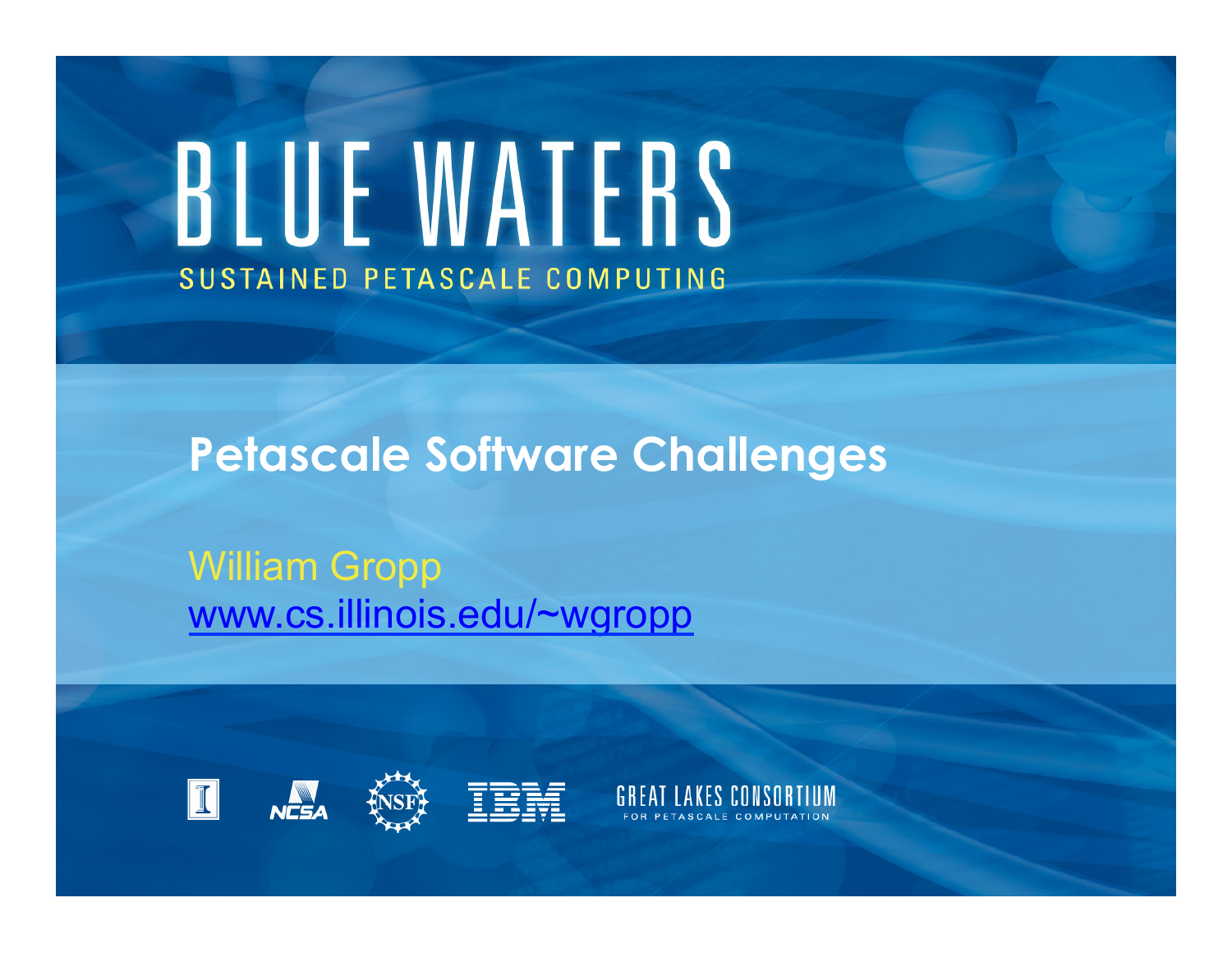

#### **Petascale Software Challenges**

- Why should you care?
- What are they?
- Which are different from non-petascale?
- What has changed since last year?

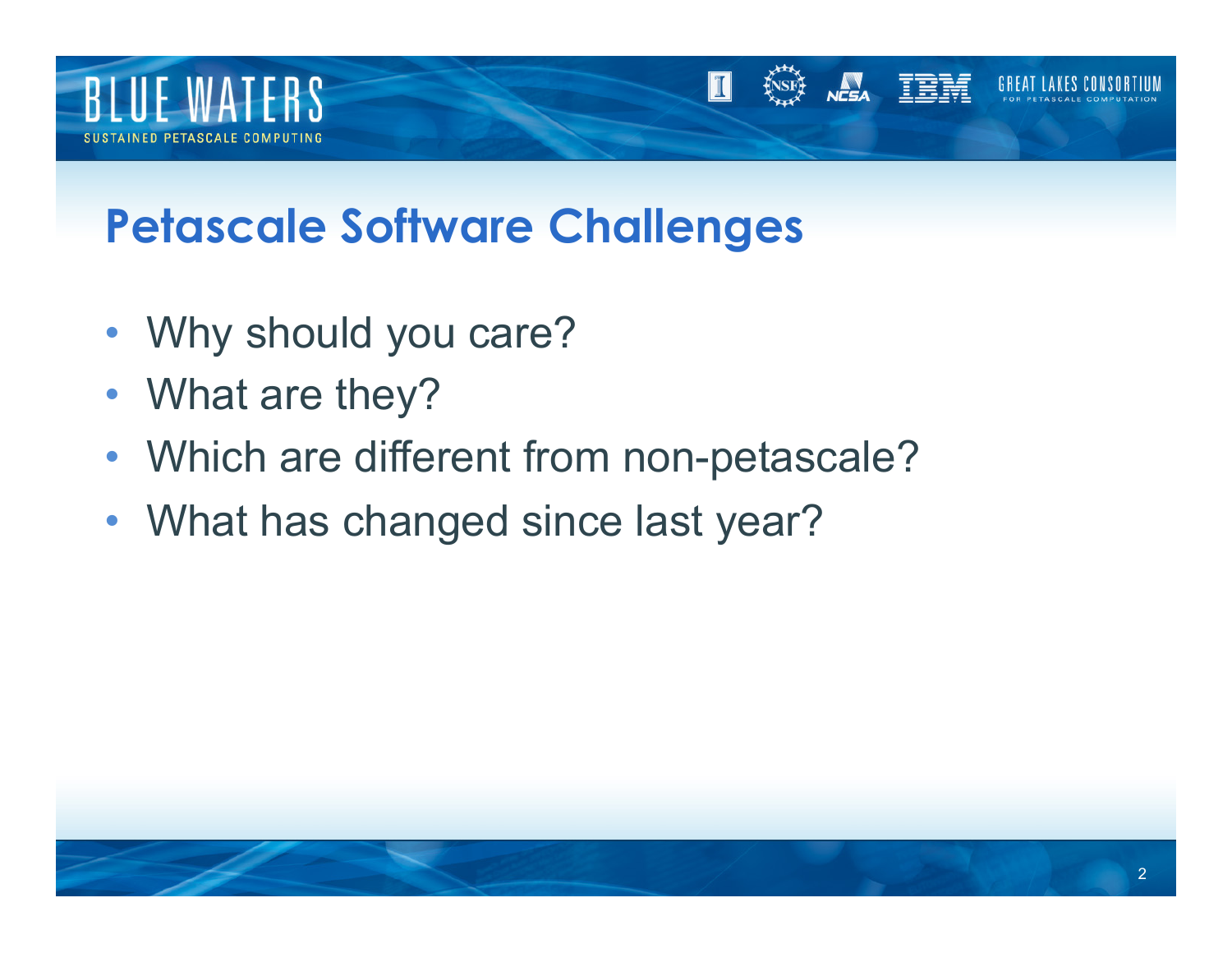

### **What Has Changed?**

- Many things the same
	- No new parallel programming languages
- But there are changes
	- Greater realization of the importance of dynamic load balancing, even on a single multicore node
	- Maturing single node/GPU programming models
		- Mostly special cases, but important ones
	- Performance modeling providing better understanding and guidance
	- Programming models continue to evolve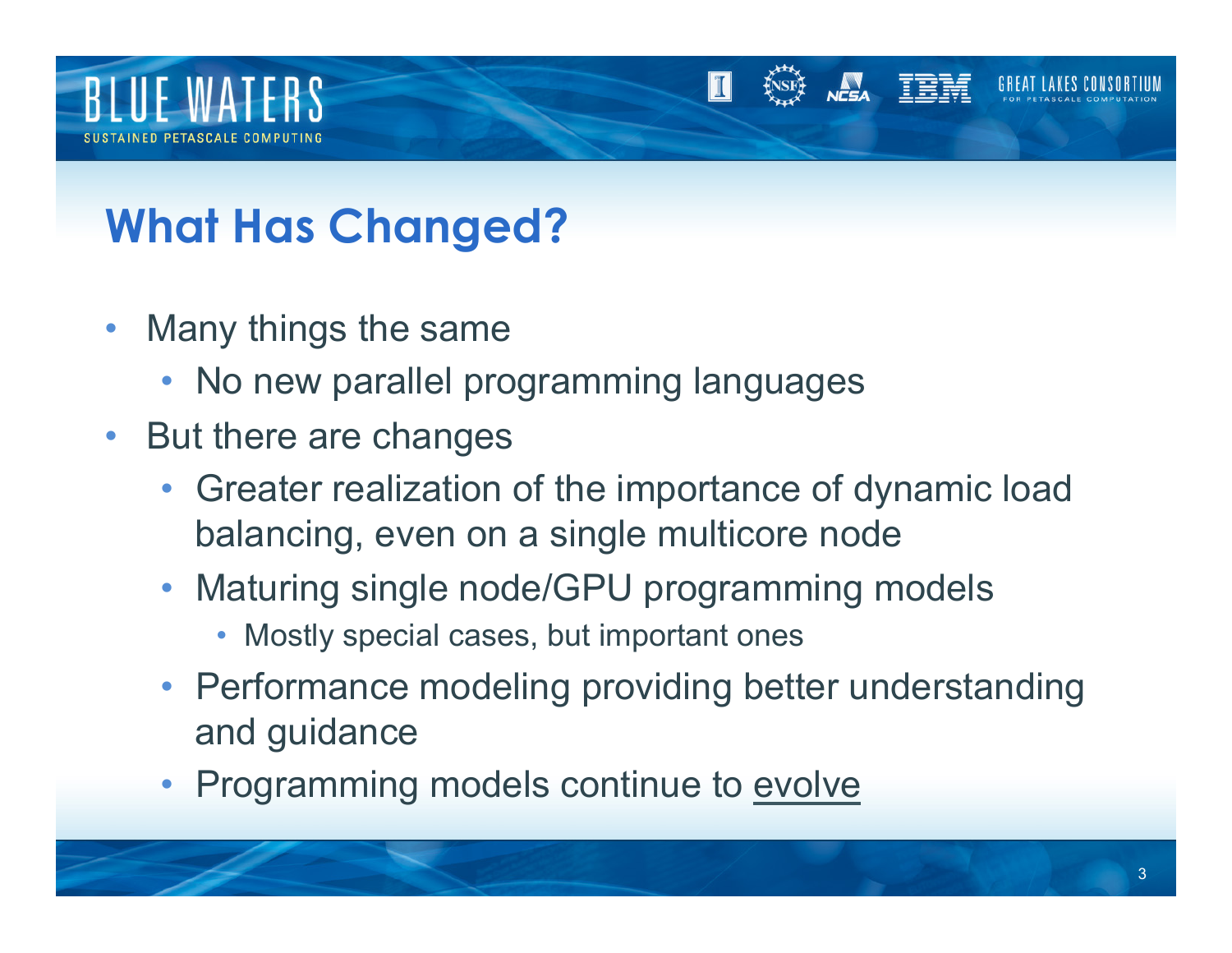

### **Why Should You Care?**

- Petascale is the canary in the mine
	- Clock speed scaling is over (ended 6 years ago)
	- Parallelism required to get more speed
		- GPUs are (just) another parallel architecture
	- Can only get so far by taking a serial code and making parts parallel
		- Amdahl's Law: Speedup limited to 1/(1-f), where f is the fraction of code (measured in time) that can be perfectly parallelized
		- Better solutions come from rethinking, not stretching existing solutions
- Necessary if you want to use Petascale systems soon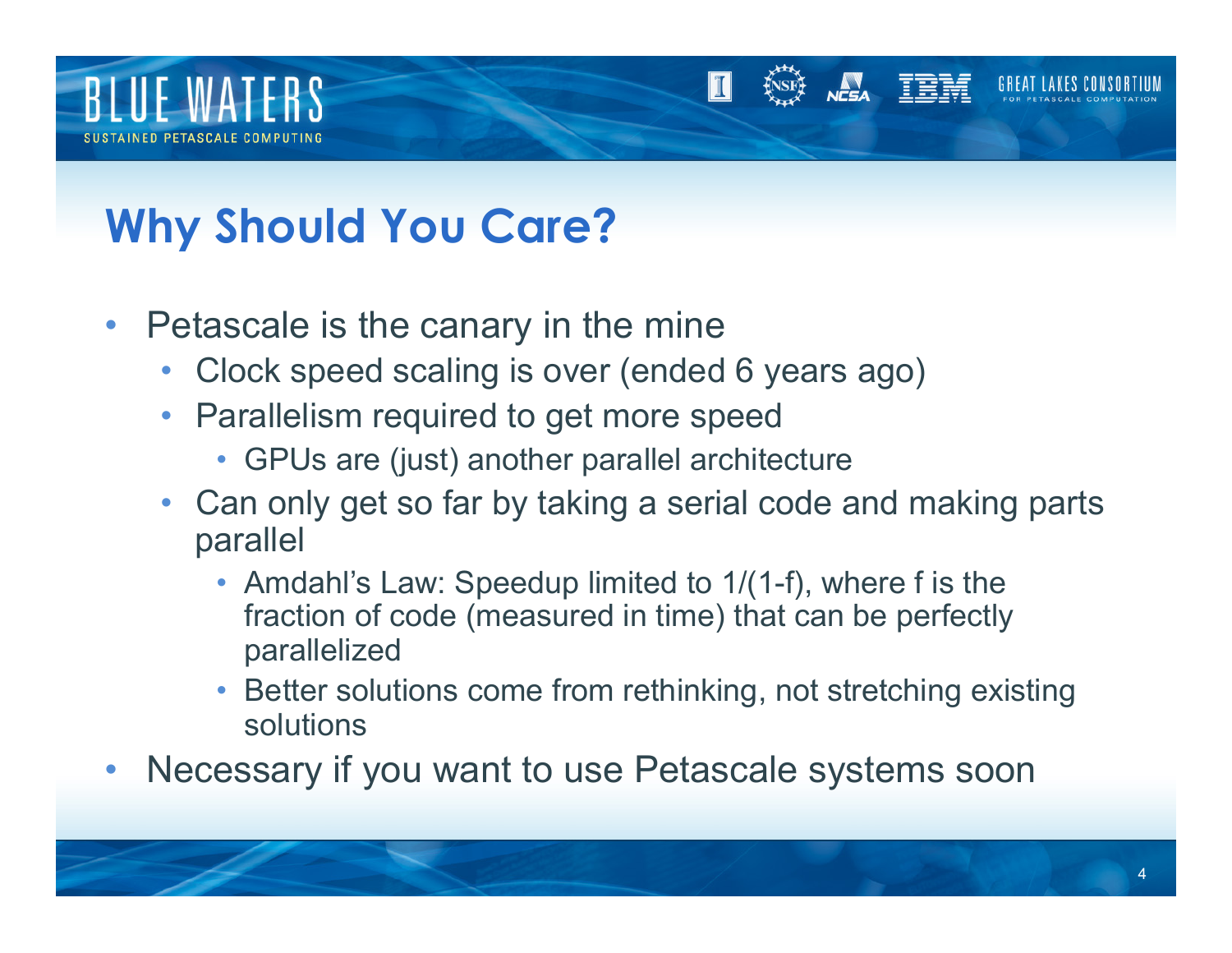

#### **What are the Issues?**

- Getting ready for Petascale means several things:
	- Performance on a node
		- Similar to issues on any system
		- Performance "correctness" requires having an analytic model
	- Parallelism
		- Finding and expressing concurrency
	- Scaling to 10k nodes (> 300K cores)
		- New algorithms and mathematical models
		- Adaptivity to "jitter"
		- Latency tolerance
	- Fault tolerance
		- Not required *yet*
		- But can help…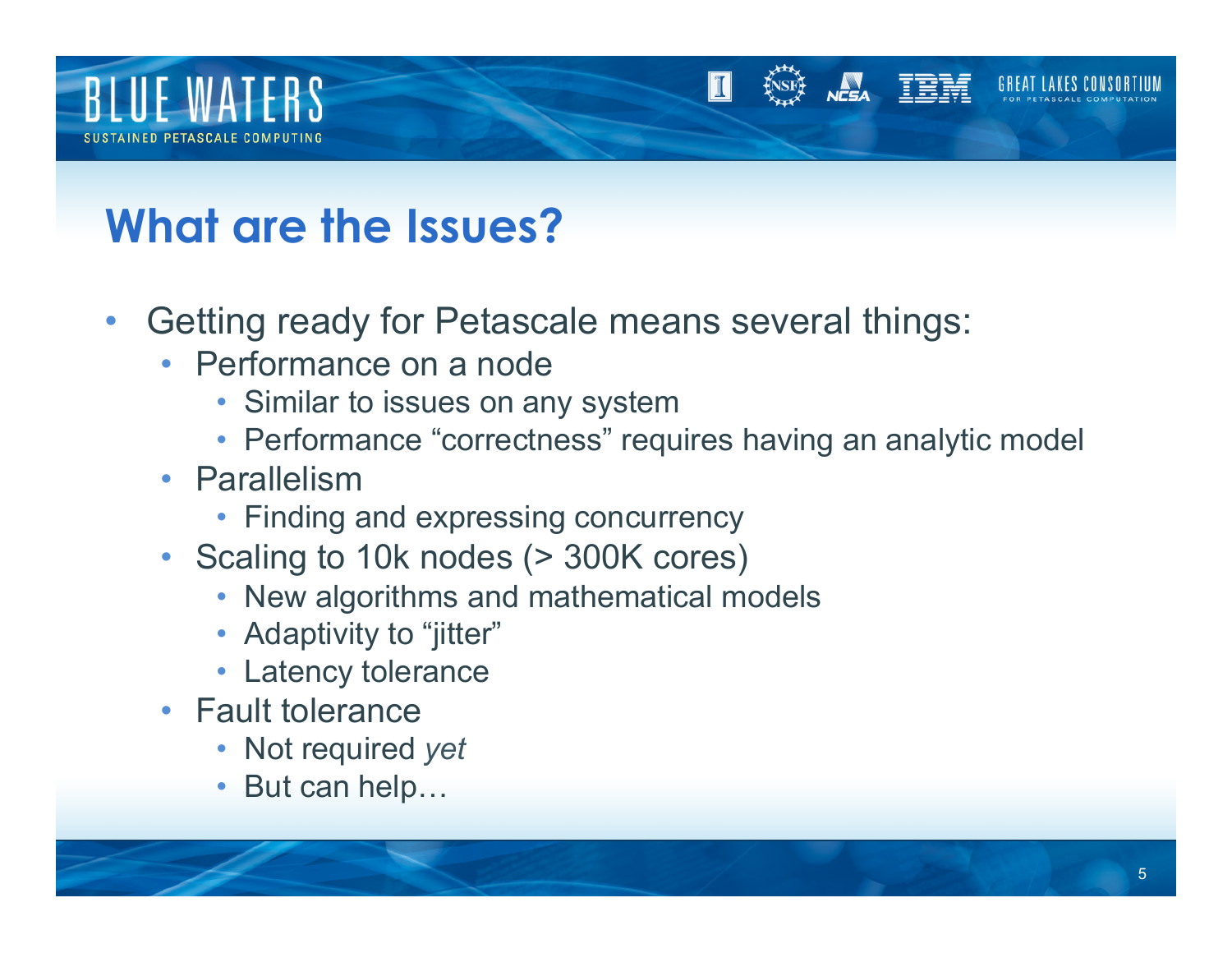

#### **Performance on a Node**

- Nodes are Symmetric Multiprocessors (SMP)
	- You have this problem on anything (even laptops)
- Tuning issues include the usual
	- Getting good performance out of the compiler (often means adapting to the memory hierarchy)
	- Also requires using all functional units (often means vectors)
- New (SMP) issues include
	- Sharing the SMP with other processes
	- Sharing the memory system
- Examples follow:
	- Vectorization (parallelism within a core)
	- Engineering for performance
	- Adapting to shared use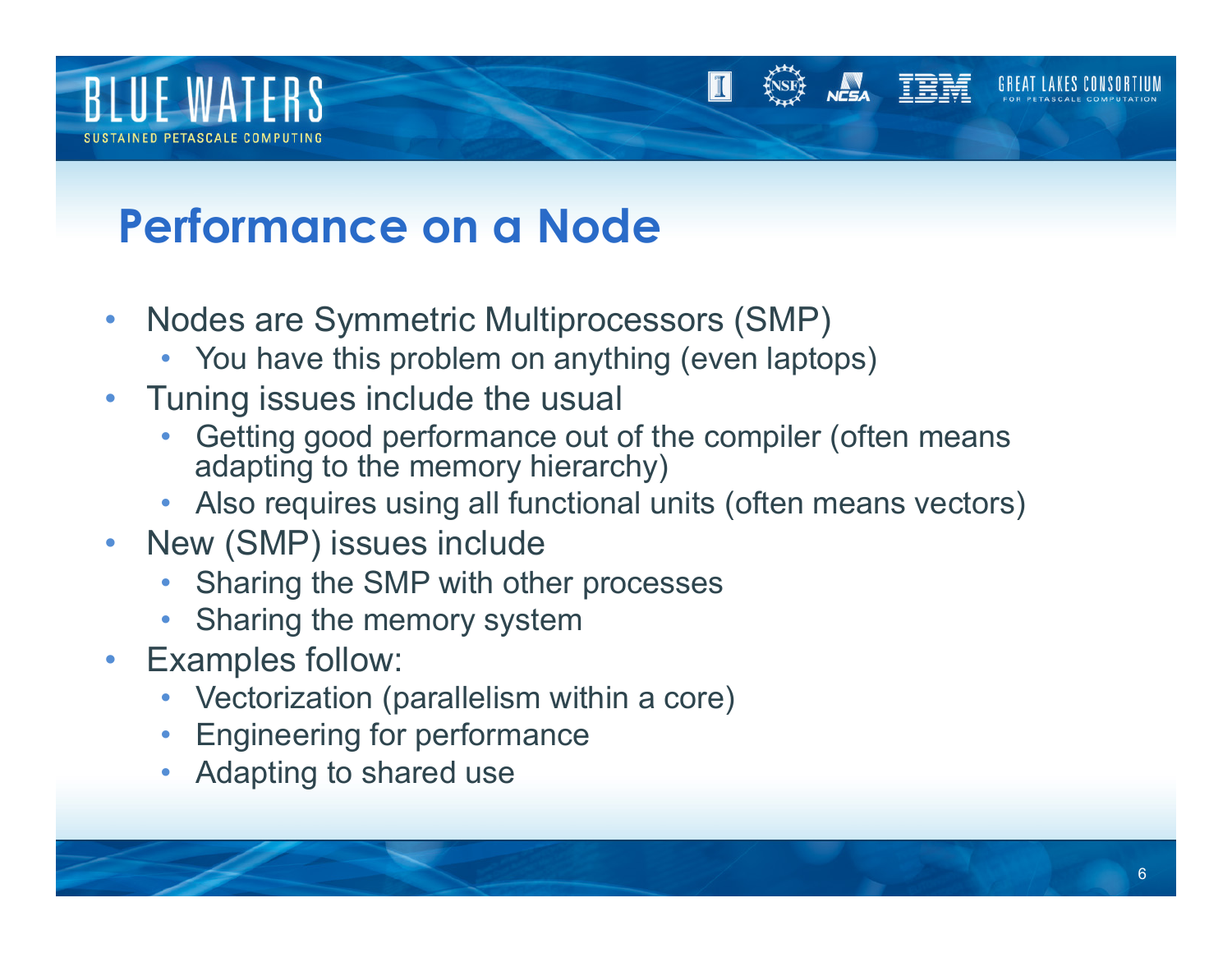

#### **Compilers versus Libraries in DFT**

Gflop/s 30 25 20 **Multiple threads: 2x** 15 10 **Vector instructions: 3x** 5 **Memory hierarchy: 5x** 0 2,048 4,096 16 32 64 128 256 512 1,024 8,192 16,384 32,768 65,536 131,072 262,144 **Source: Markus Püschel. Spring 2008.**<br>Source: Markus Püschel. Spring 2008.

 $\mathbf{T}$ 

**NESA** 

TEM

GREA

#### Discrete Fourier Transform (DFT) on 2 x Core 2 Duo 3 GHz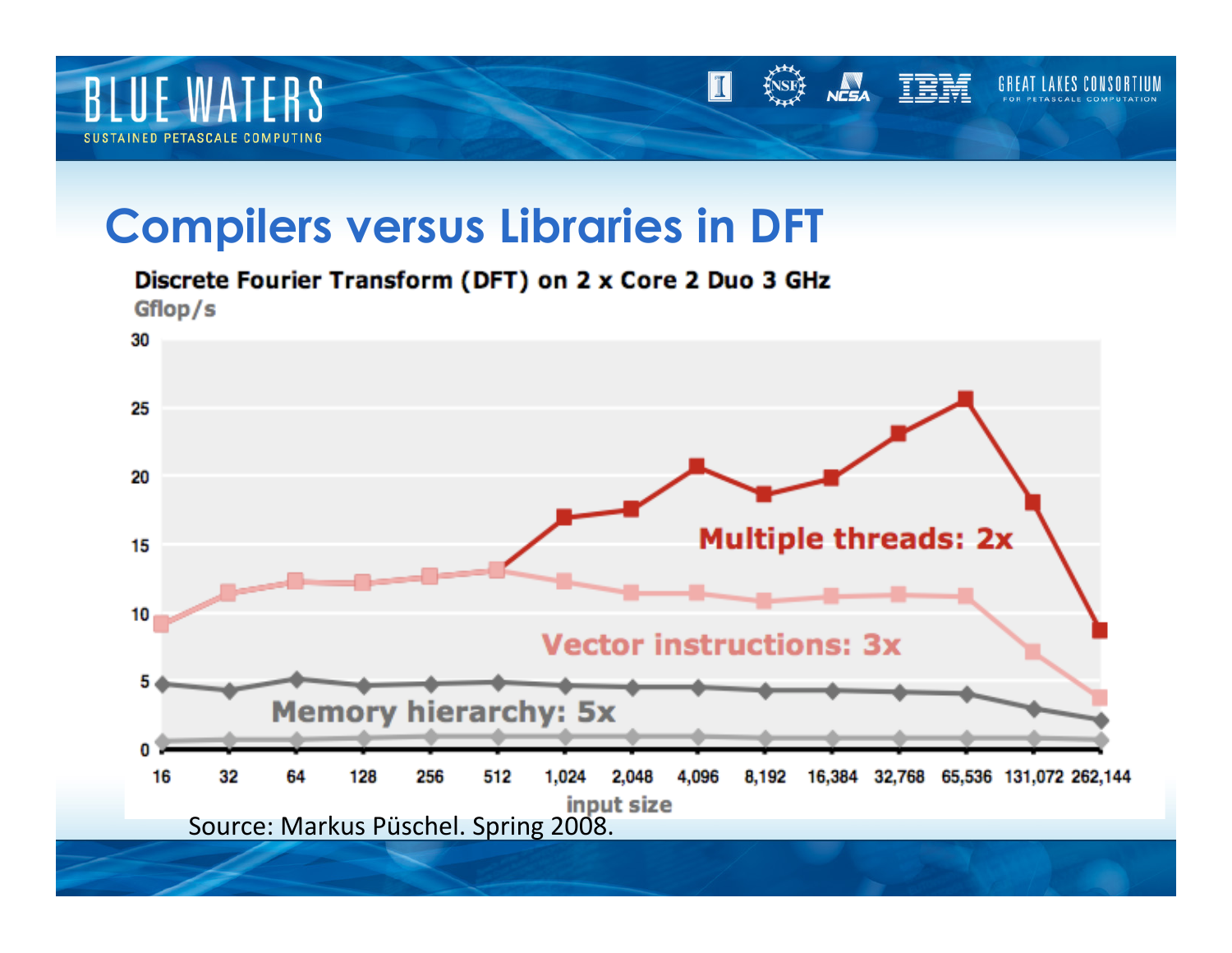

#### **Comments**

- Compiler provided limited performance
- Achieving full performance required attention to memory hierarchy and to use of special "vector" instructions (with their own constraints)
- Most important optimizations, in order, were memory, vectors, and threads (i.e., the hardest stuff was the most important, and the easiest was the least)
- Knowing when to put in more effort requires knowing when it may pay off. Simple models can help identify performance "deficiencies"
	- Detailed prediction requires much more work; often not necessary or relevant to the algorithm designer
- Another example: Because memory bandwidth often limits performance, hardware often Changing the data structures and code order can enable bandwidth enhancing features in hardware. The following slide shows what you can achieve by designing for the prefetch system in the POWER architecture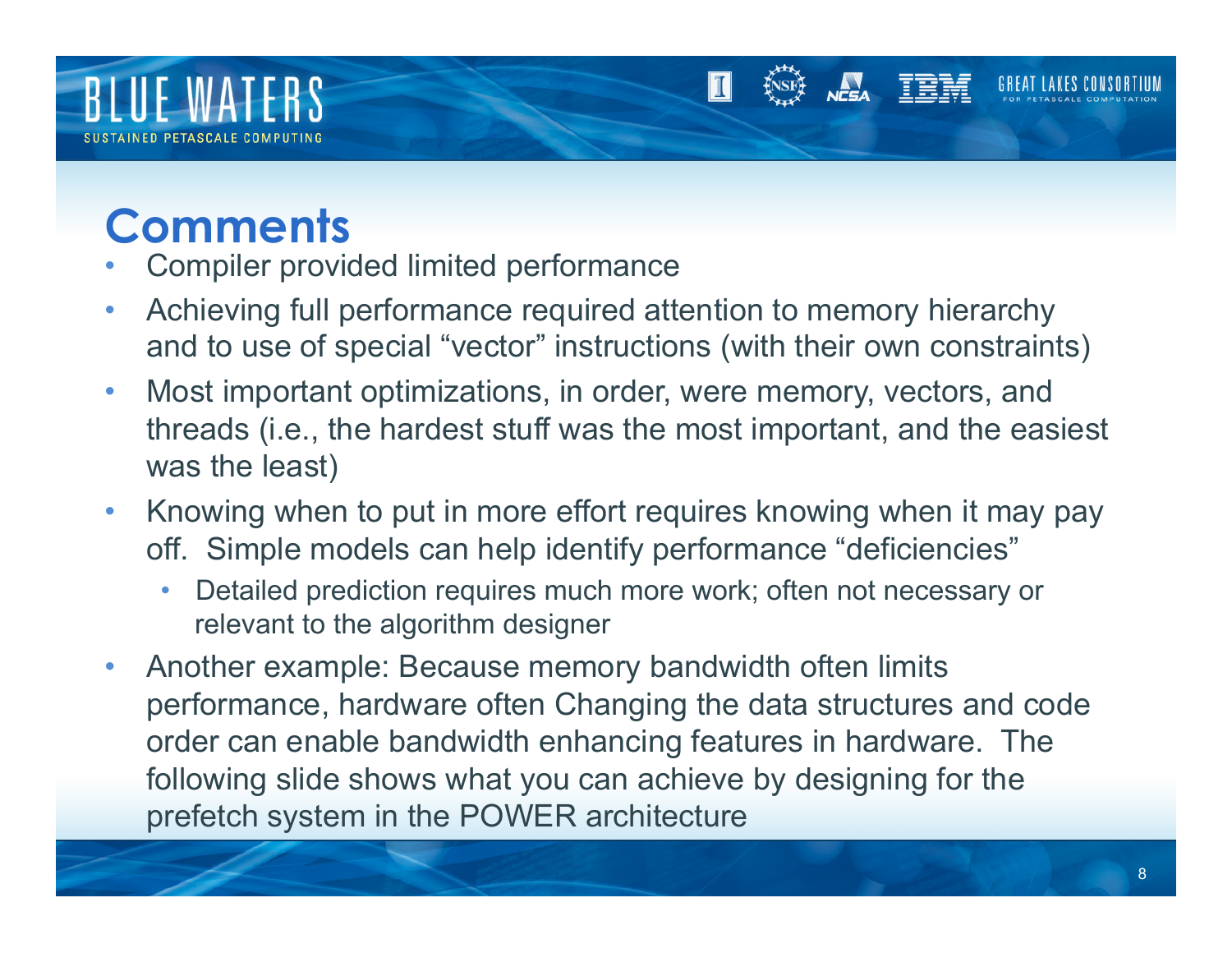

#### **Comparison of S-BCSR-4 format to BCSR-4 format**

- The matrices are chosen with large data size (> 32 MB) and the performance of BCSR format is close to or better than CSR format.
- Performance Improvement of S-BCSR-4 format compared to BCSR-4 format:
- P4: 20 -60%, P5: 30 -45%, P6: 75 -108%

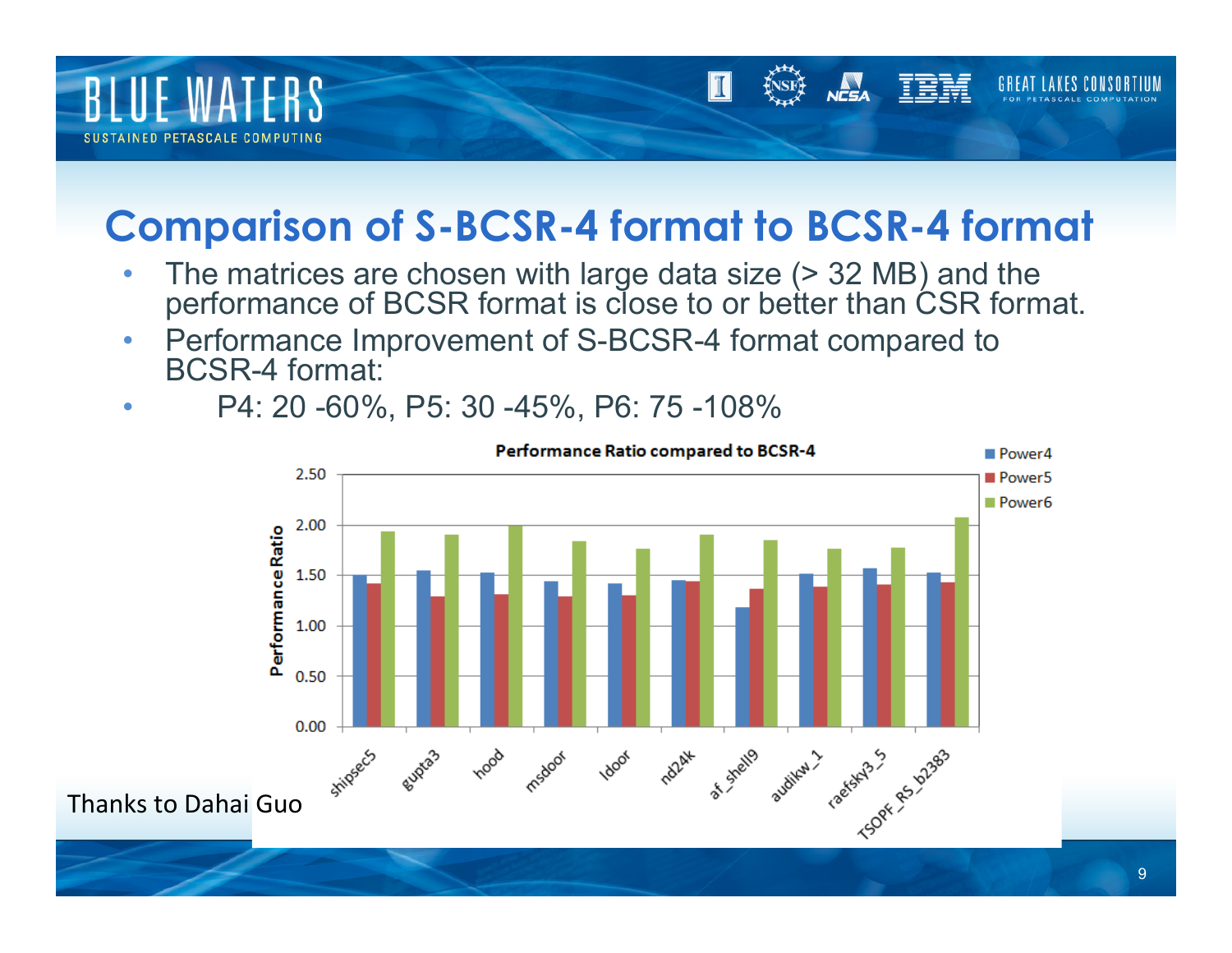

#### **Performance Modeling**

- Even "back of the envelope" performance modeling can provide valuable insight
- Handle uncertainties by considering upper and lower bounds and/or considering different effects
- Performance modeling a key part of Blue Waters project, with efforts exploring different techniques
- Can be applied to complex codes....

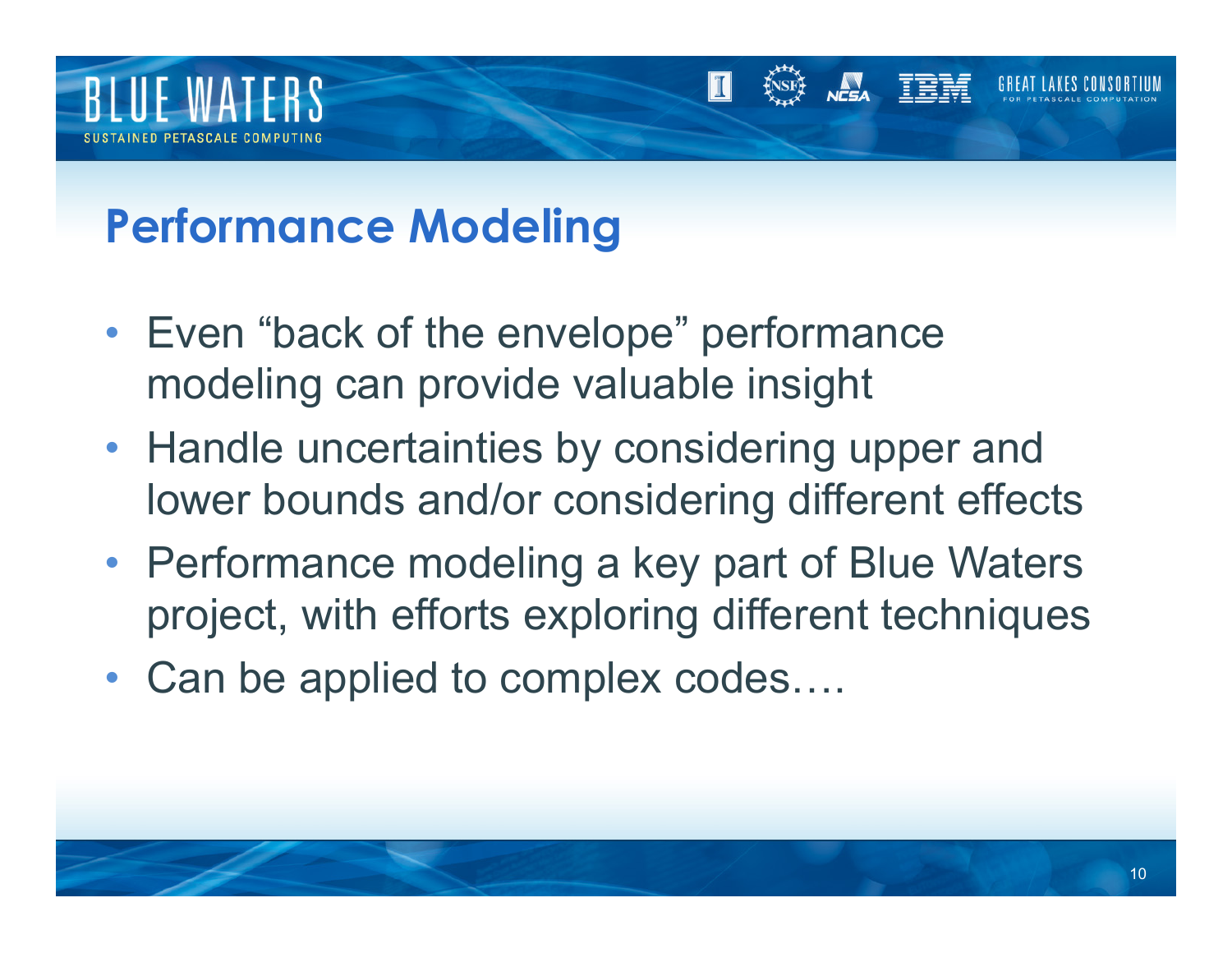

#### **AMG Performance Model**

- Includes contention, bandwidth, multicore penalties
- 82% accuracy on Hera, 98% on **Zeus**
- Gahvari, Baker, Schulz, Yang, Jordan, Gropp





**NCSA** 

TRM

II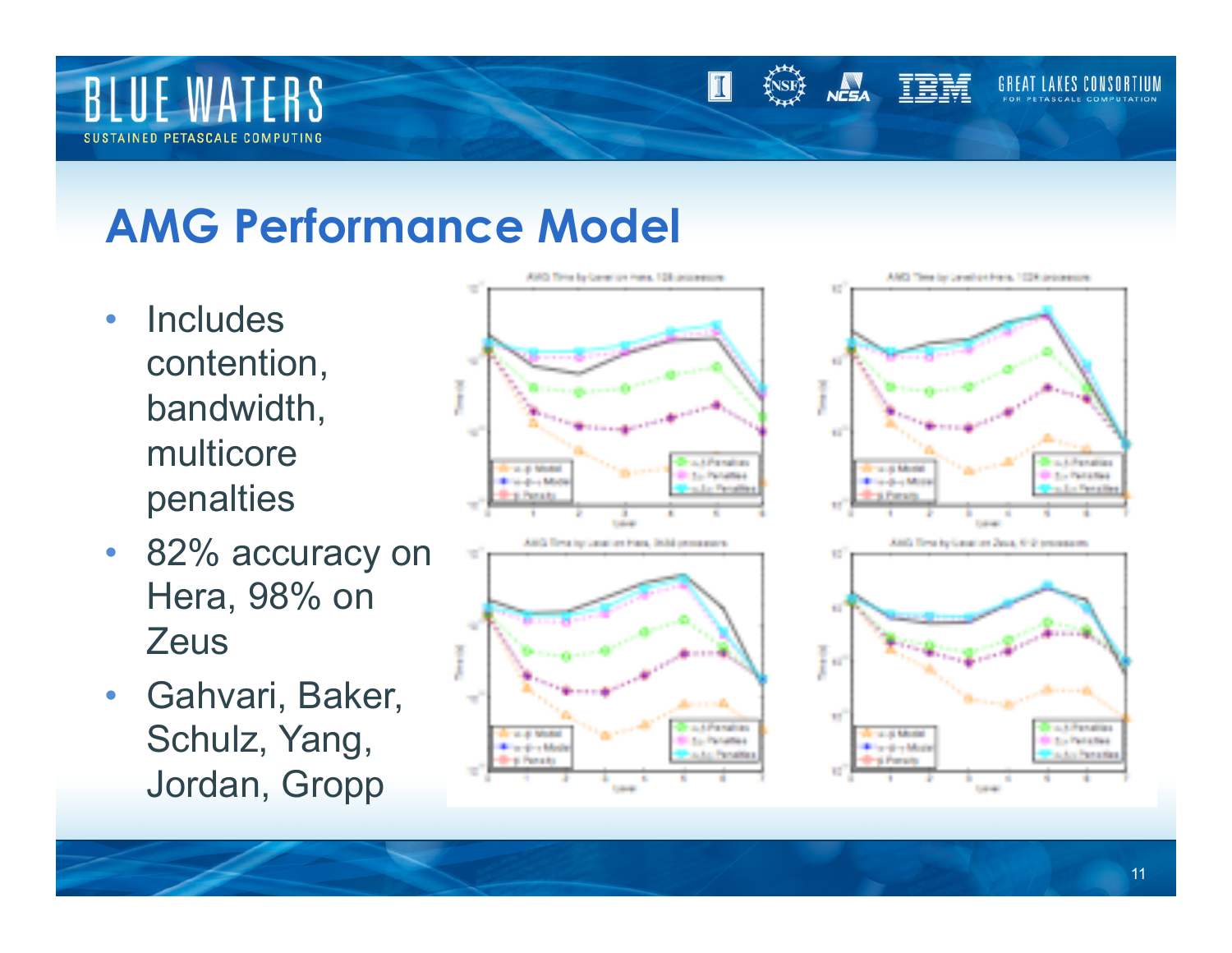

#### **Implications of AMG Performance Model**

- Performance model identifies performance problems:
	- Bandwidth and contention in different systems; helps identify hardware features needed to get good performance on this application
- Suggests algorithmic changes to improve performance
	- Arithmetic rather than multiplicative versions (slightly poorer convergence rate but much more concurrency)
	- Communication time minimizing algorithms instead of communication volume minimizing

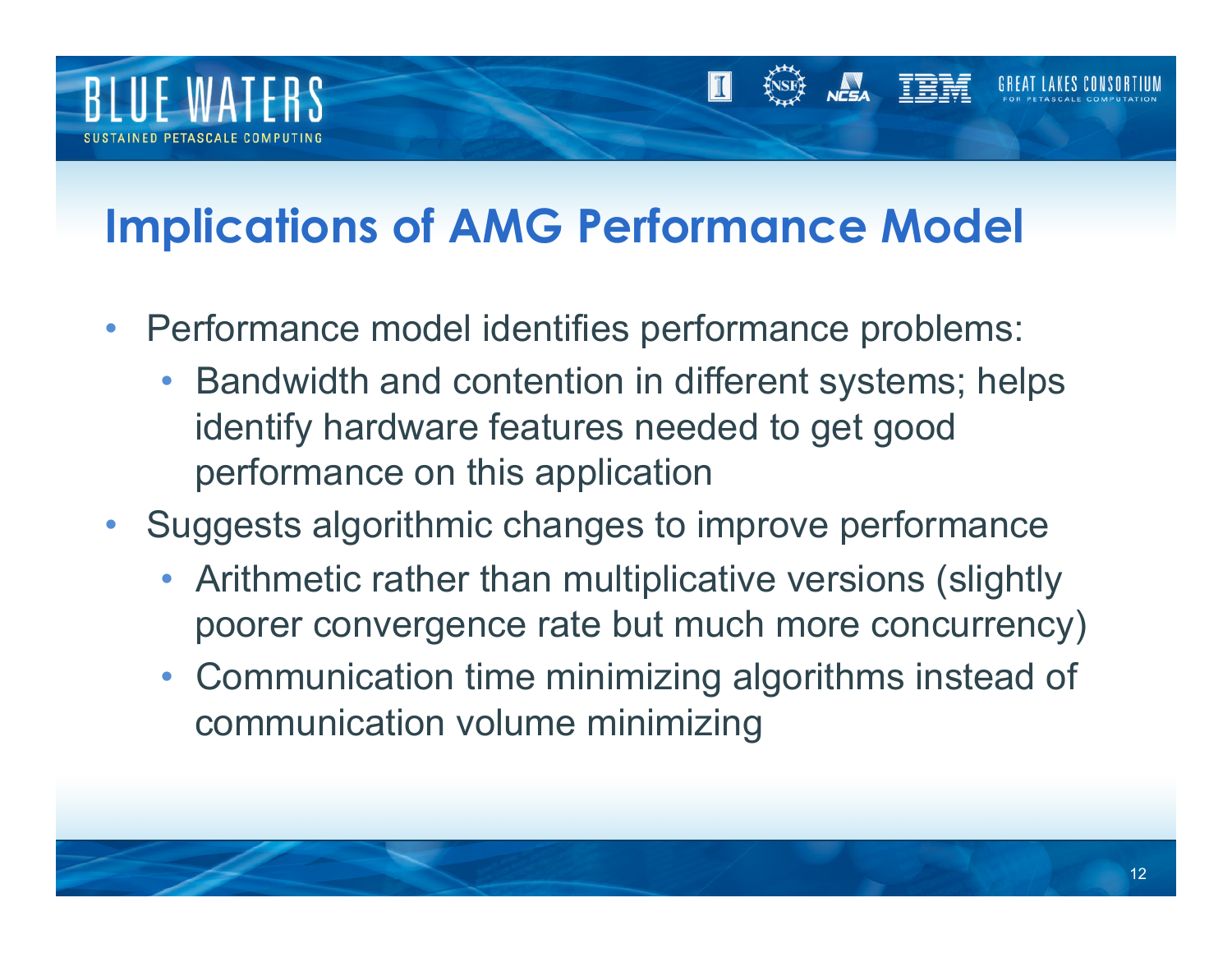

#### **New Wrinkle – Avoiding Jitter**

- Jitter here means the variation in time measured when running identical computations
	- Caused by other computations, e.g., an OS interrupt to handle a network event or runtime library servicing a communication or I/O request
- This problem is in some ways *less* serious on HPC platform, as the OS and runtime services are tuned to minimize impact
	- However, cannot be eliminated entirely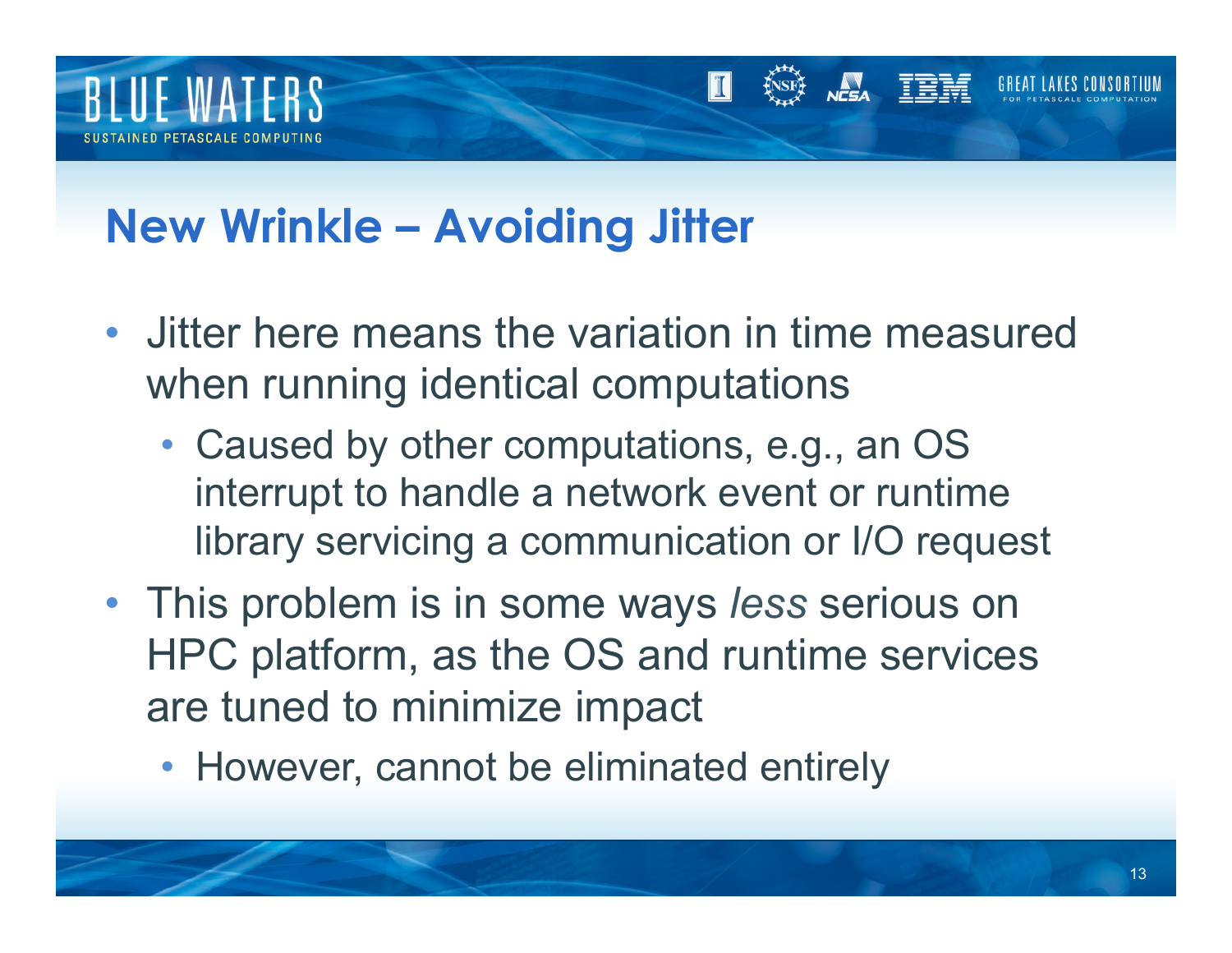# **BLUE WATERS**

## **Sharing an SMP**

- Having many cores available makes everyone think that they can use them to solve other problems ("no one would use all of them all of the time")
- However, compute-bound scientific calculations are often *written* as if all compute resources are owned by the application
- Such *static* scheduling leads to performance loss
- Pure dynamic scheduling adds overhead, but is better
- Careful mixed strategies are even better – OpenMP could do this for you (but doesn't yet)
- Thanks to Vivek Kale



#### Distribution of Iteration times for 50% dynamic, with 64 tasklets 1000 iterations, 64 x 512 x 64



#### Distribution of iteration times for 50% dynamic scheduling (skewed tasklet workload) 1000 iterations, 64 x 512 x 64

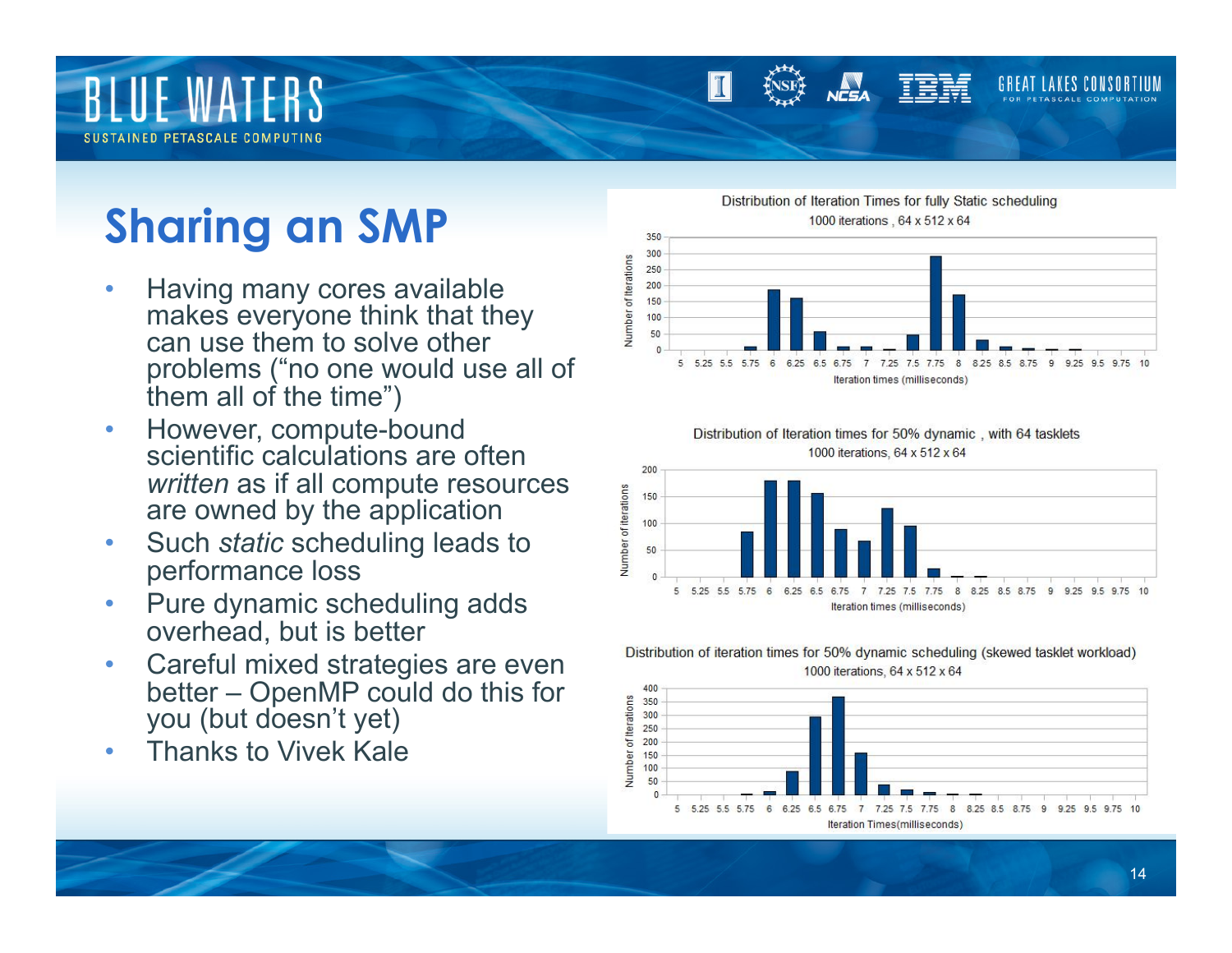# **BLUE WATERS**

#### **Expressing Parallelism**

- Programming Model Libraries
	- OpenMP; threads
	- MPI
	- (Open)SHMEM, GA
- Parallel Programming Languages
	- UPC, CAF in Fortran 2008
	- HPCS (Chapel, X10, Fortress) and successors
- Hybrid Models
	- MPI + Threads; MPI + OpenMP; MPI + UPC; …
- Libraries/Frameworks
	- Math libraries
	- I/O libraries
	- Parallel programming frameworks (e.g., Charm++, PETSc)
- Solving the node performance problem
	- Using local extensions/annotations and source-to-source transformations
	- Even simple tools can help; currently integrating into Eclipse framework
	- Proposed in DOE SciDAC program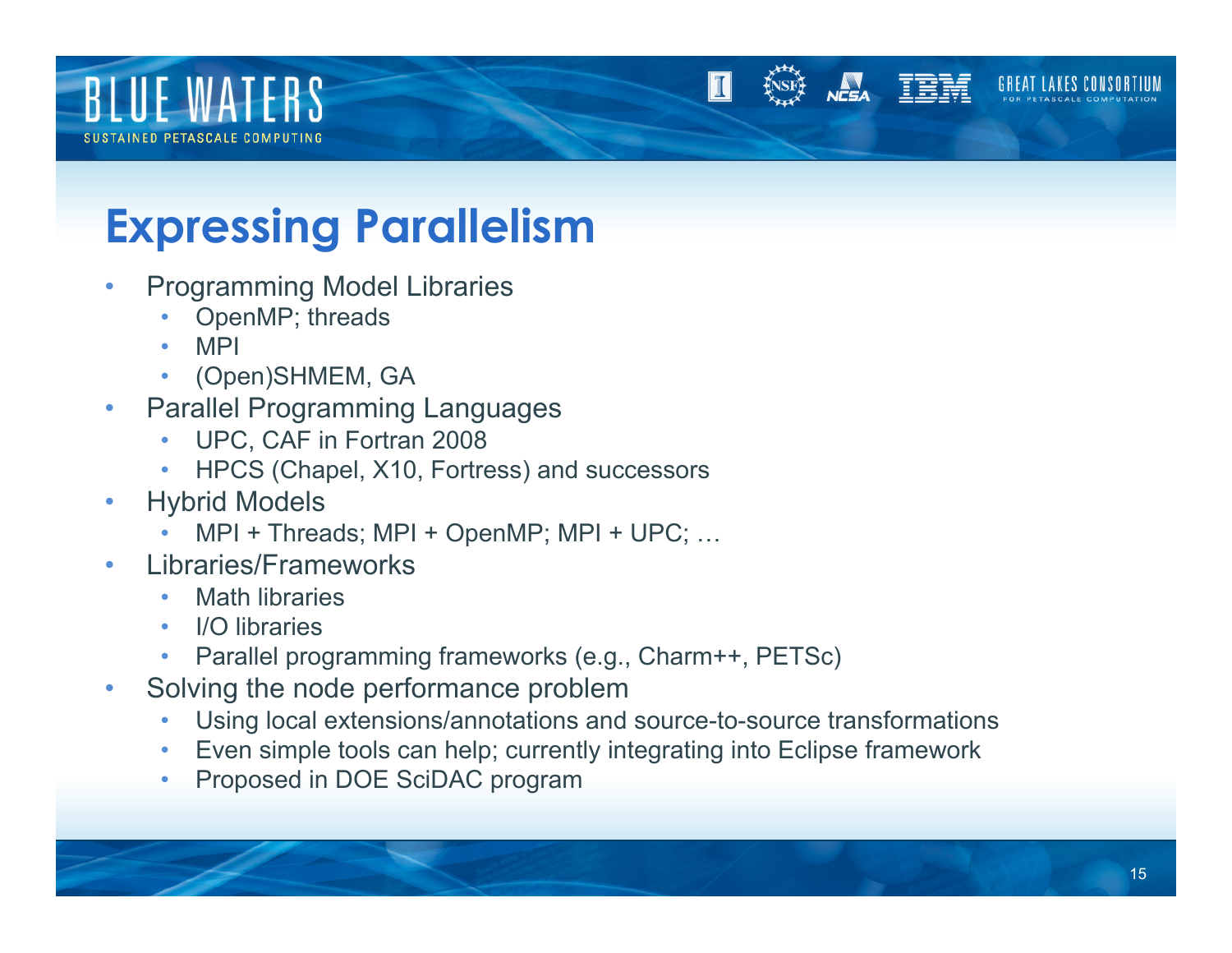

## **OpenMP**

- OpenMP is a set of compiler directives (in comments, like HPF) and library calls
- The comments direct the execution of loops in parallel in a convenient way.
- Data placement is not controlled, so performance can be hard to get
- Essentially a high-level model for using threads
	- Most common threads model for HPC
	- Has limitations (hard to express some operations; performance features deliberately hidden in misguided effort to be more productive for the programmer)
- IWOMP'11 www.ncsa.illinois.edu/Conferences/IWOMP11/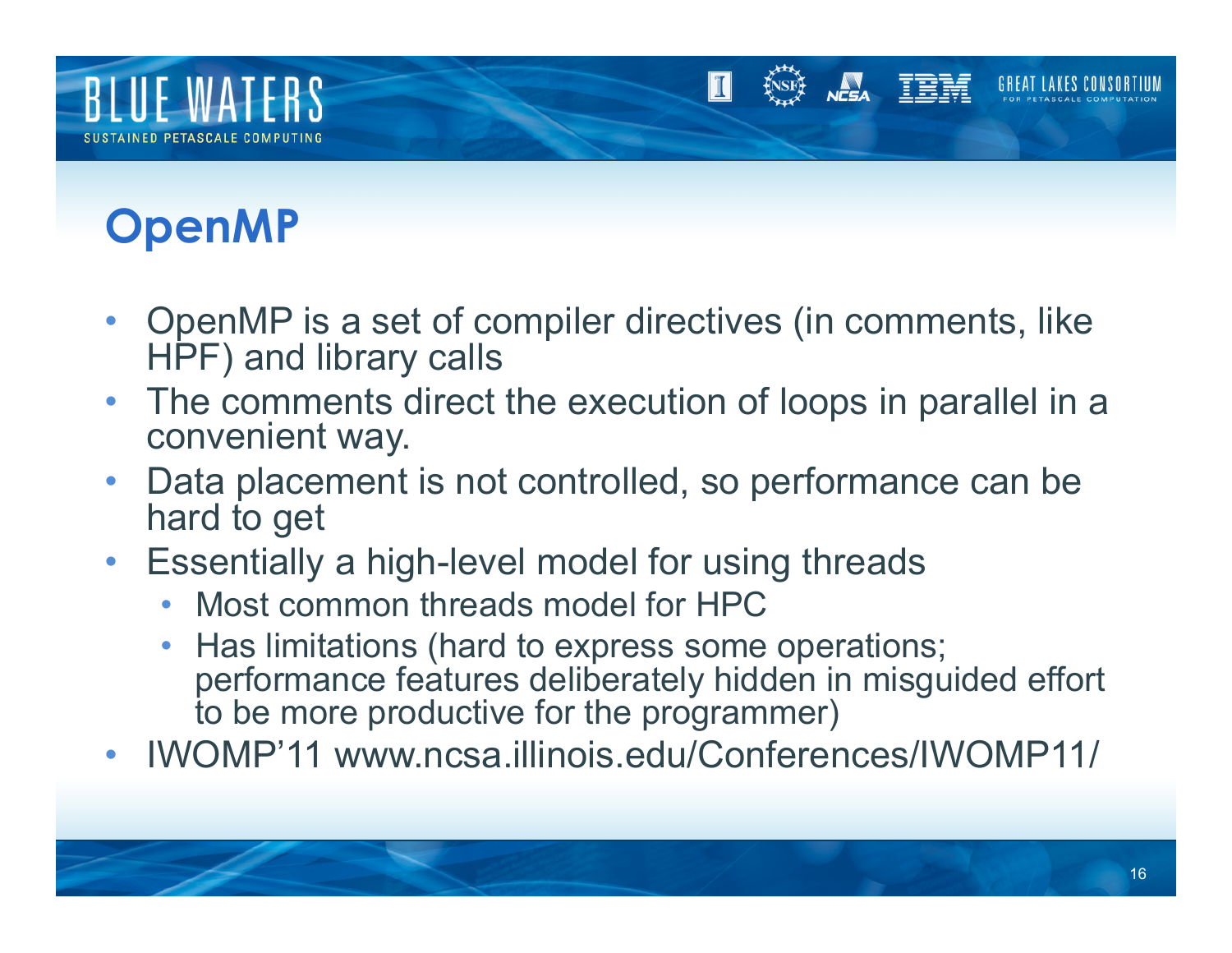

#### **MPI**

- MPI (Message Passing Interface) is the dominant model for HPC
	- An ad hoc standard, defined by the MPI Forum
	- MPI-1 defined two-sided message passing, along with a rich set of collective communication and computation
	- MPI-2 added one-sided, parallel I/O, dynamic process creation. MPI-2.2 is the current version
	- MPI-3 currently being written. To date includes nonblocking collectives; active work on improved one-sided, support for hybrid programming; tools interfaces
- Successful because complete, performance-focused, permits use of special hardware but can be efficiently implemented on everything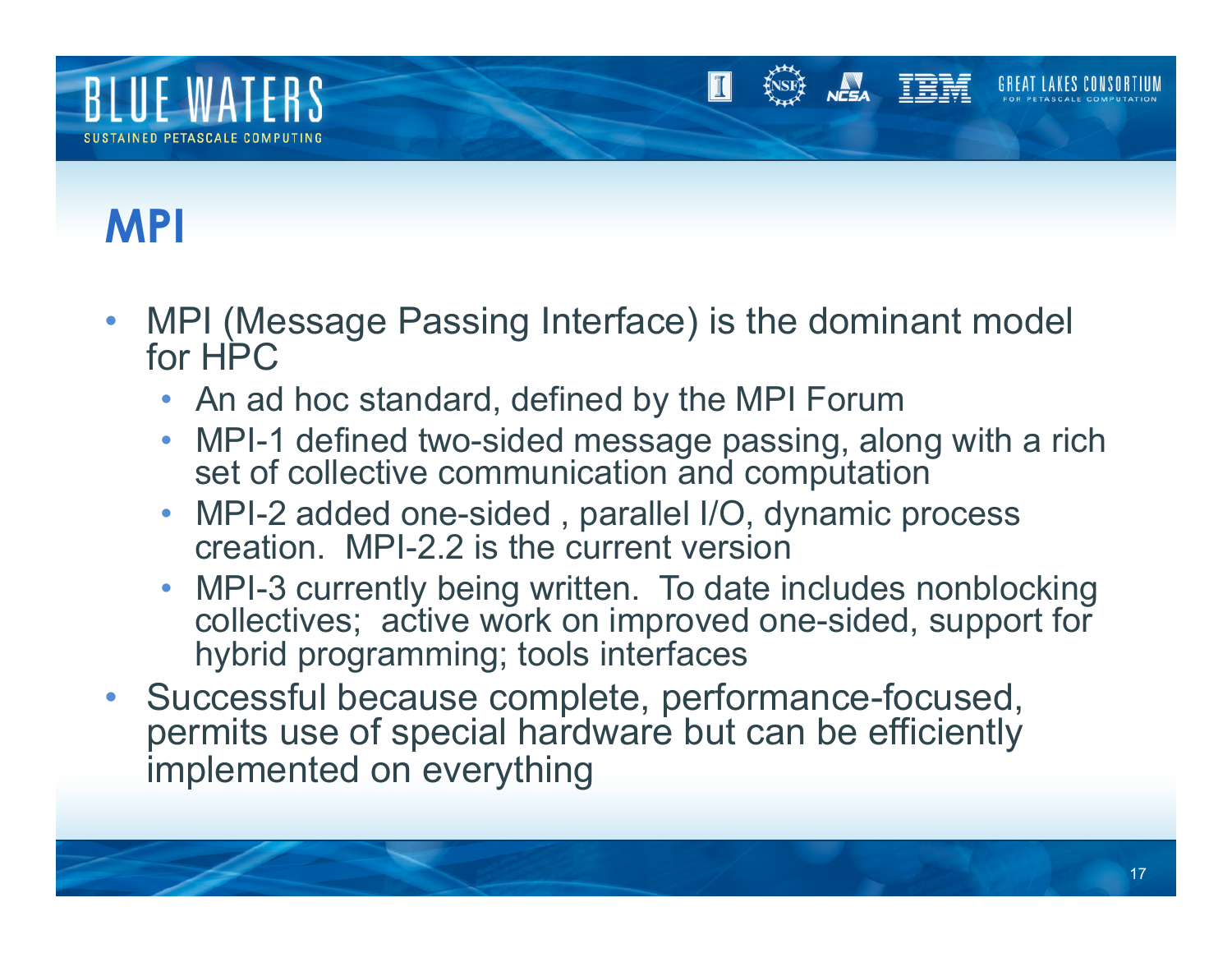

### **New Features in MPI-3**

- Note: All these are still under discussion in the Forum and not final.
- Support for hybrid programming
	- Extend MPI to allow multiple communication endpoints per process
	- Helper threads: application sharing threads with the implementation
	- In general, support for "MPI  $+ X$ " from the MPI side without having to specify what "X" is. This has worked well with OpenMP.
- Improved Remote Memory Access (one-sided) operations
	- Fix the limitations of MPI-2 RMA
	- New compare-and-swap, fetch-and-operation functions
	- Collective window memory allocation; dynamically attach memory to a window
	- Query function to determine whether system is cache coherent (for reduced synchronization requirement)
	- Others...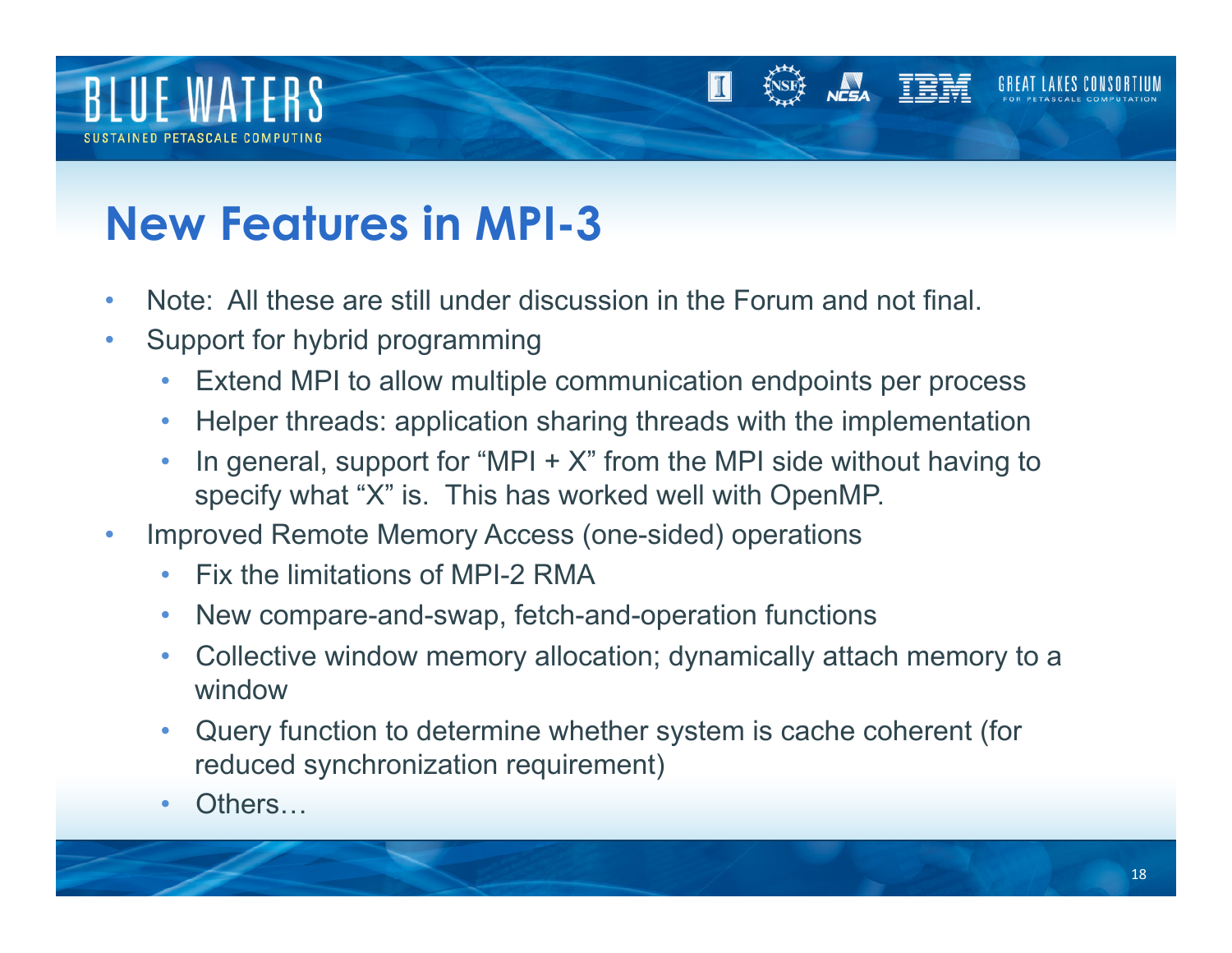

#### **New Features in MPI-3 (cont.)**

- New collective operations
	- Nonblocking collectives (MPI\_Ibcast, MPI\_Ireduce, etc)
	- Sparse, neighborhood collectives being defined as alternatives to irregular collectives that take vector arguments
- Fault tolerance
	- Detecting when a process has failed; agreeing that a process has failed
	- Rebuilding communicator when a process fails or allowing it to continue in a degraded state
	- Timeouts for dynamic processes (connect-accept)
	- Piggybacking messages to enable application-level fault tolerance
	- **Others**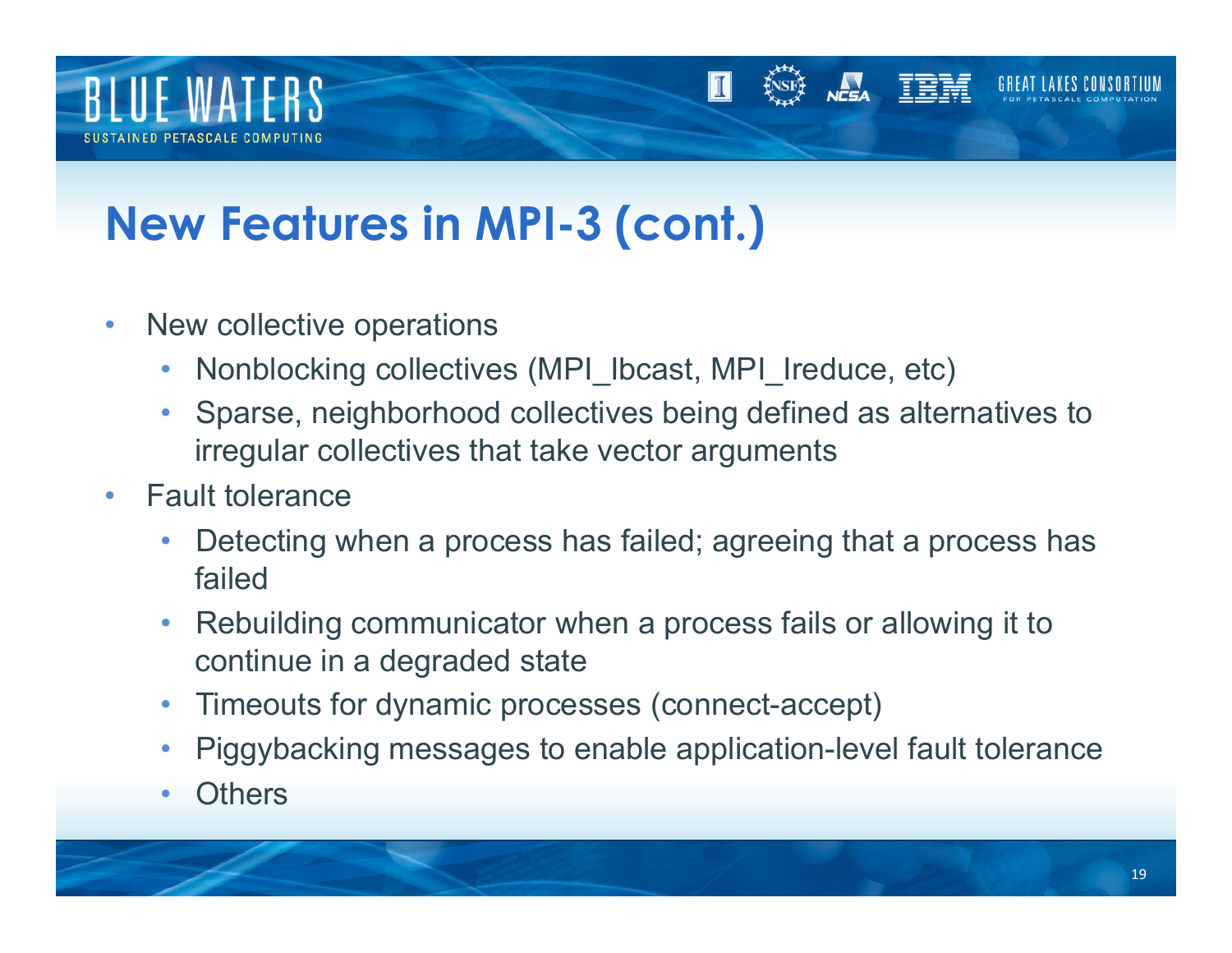

### **New Features in MPI-3 (cont.)**

- Fortran 2008 bindings
	- Full and better quality argument checking with individual handles
	- Support for choice arguments, similar to (void \*) in C
	- Passing array subsections to nonblocking functions
	- Many other issues addressed
- Better support for Tools
	- MPIT performance interface to query performance information internal to an implementation
	- Standardizing an interface for parallel debuggers
- Topology functions
	- API changed to permit more scalable implementation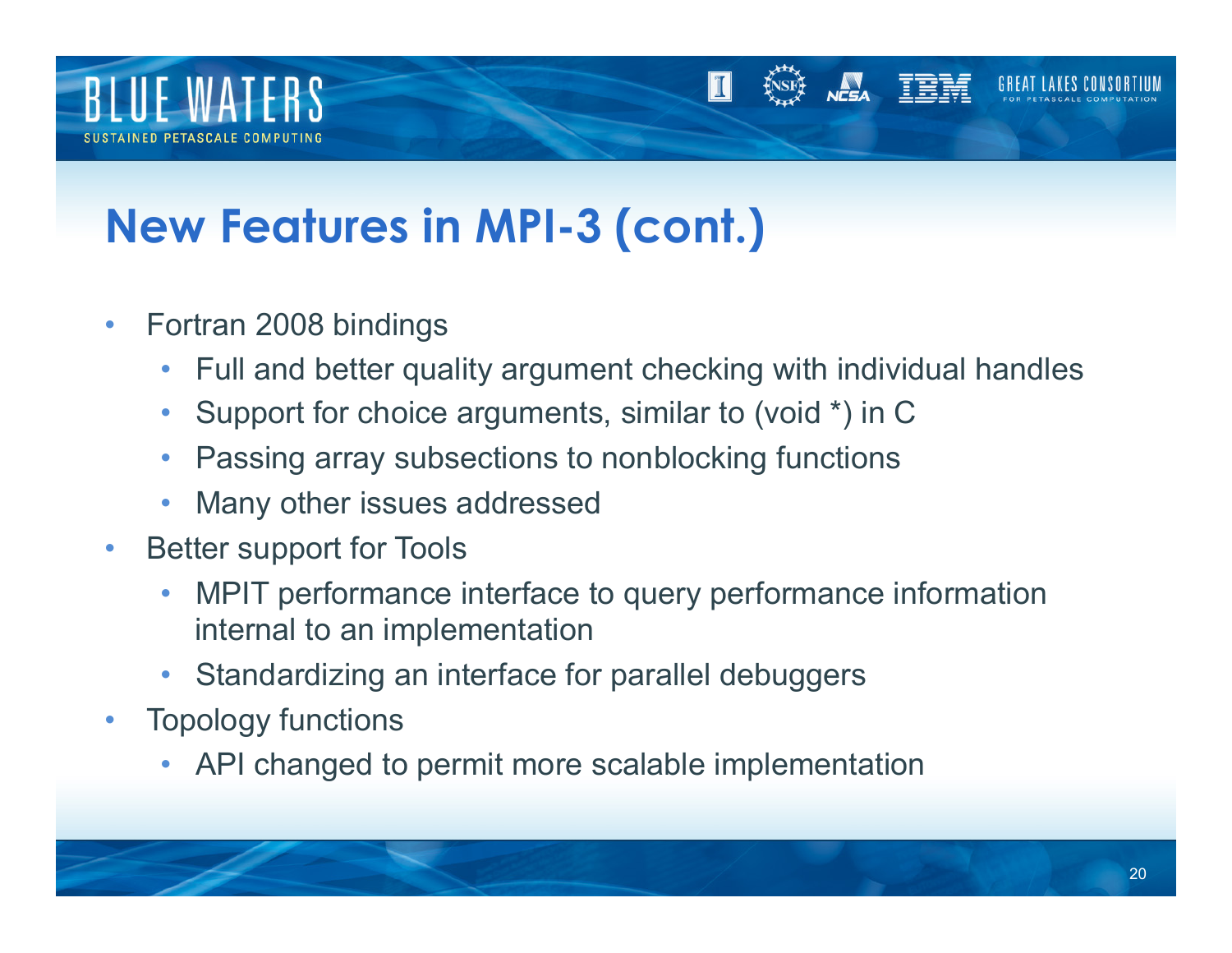

### **The PGAS Languages**

- PGAS (Partitioned Global Address Space) languages attempt to combine the convenience of the global view of data with awareness of data locality, for performance
	- Co-Array Fortran (CAF), an extension to Fortran 90
	- UPC (Unified Parallel C), an extension to C
	- Chapel, one of the HPCS languages, extends the PGAS model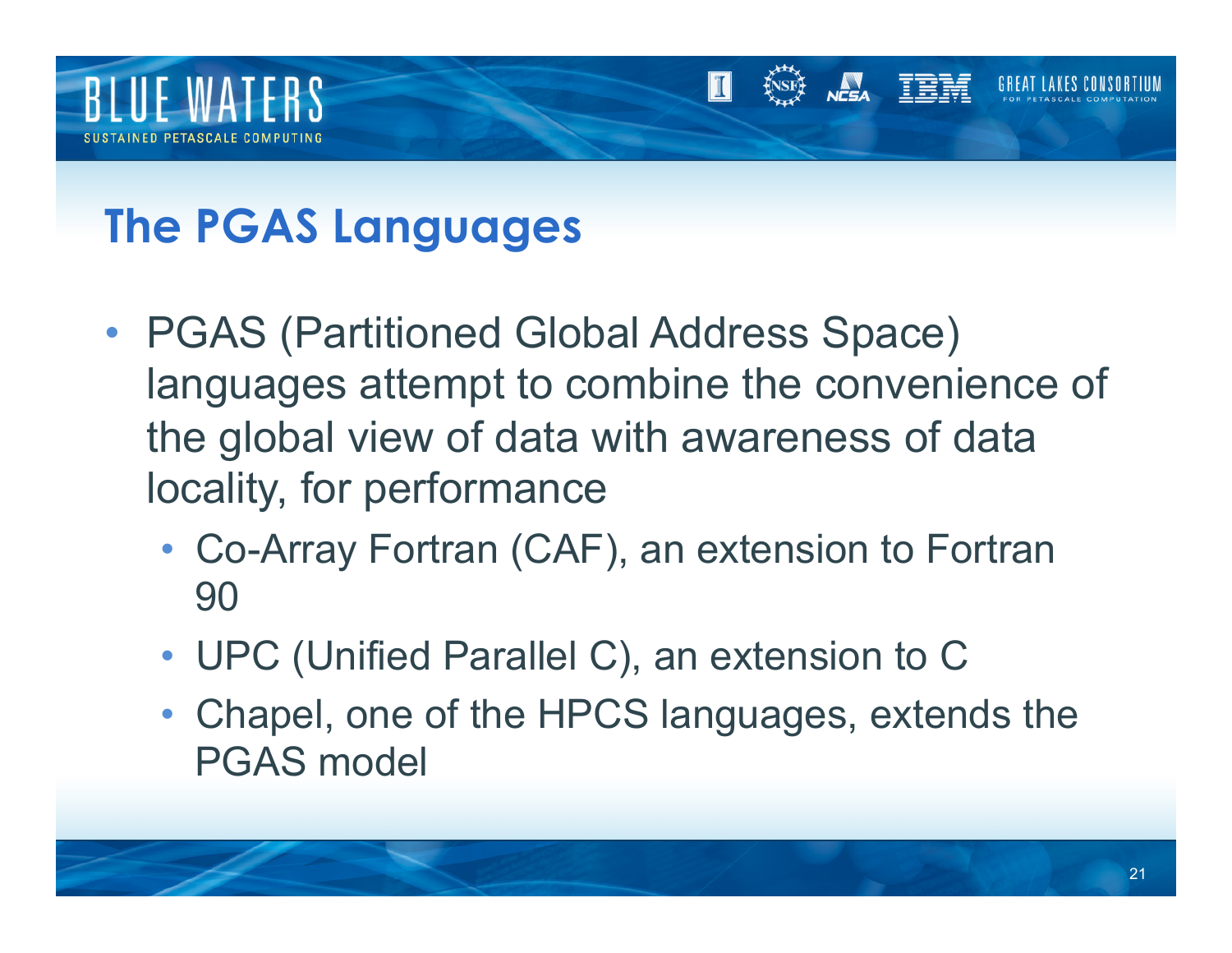

## **Hybrid Programming Models**

- No one programming model is best for all parts of most applications
- Combining programming models provides a powerful set of tools
	- Can give very good results
	- But relies on a clean and efficient interface between programming models – this is often missing
- On Blue Waters, MPI, UPC, CAF, and others will be interoperable
	- Can build library routines/components in most appropriate model
	- Link application together
	- Work still needs to be done to understand how best to coordinate the models
		- On BW, all models make use of a single lower level, simplifying that coordination. However, threads and internode support not unified
	- Algorithms and data structures must also be changed to fully exploit hybrid programming models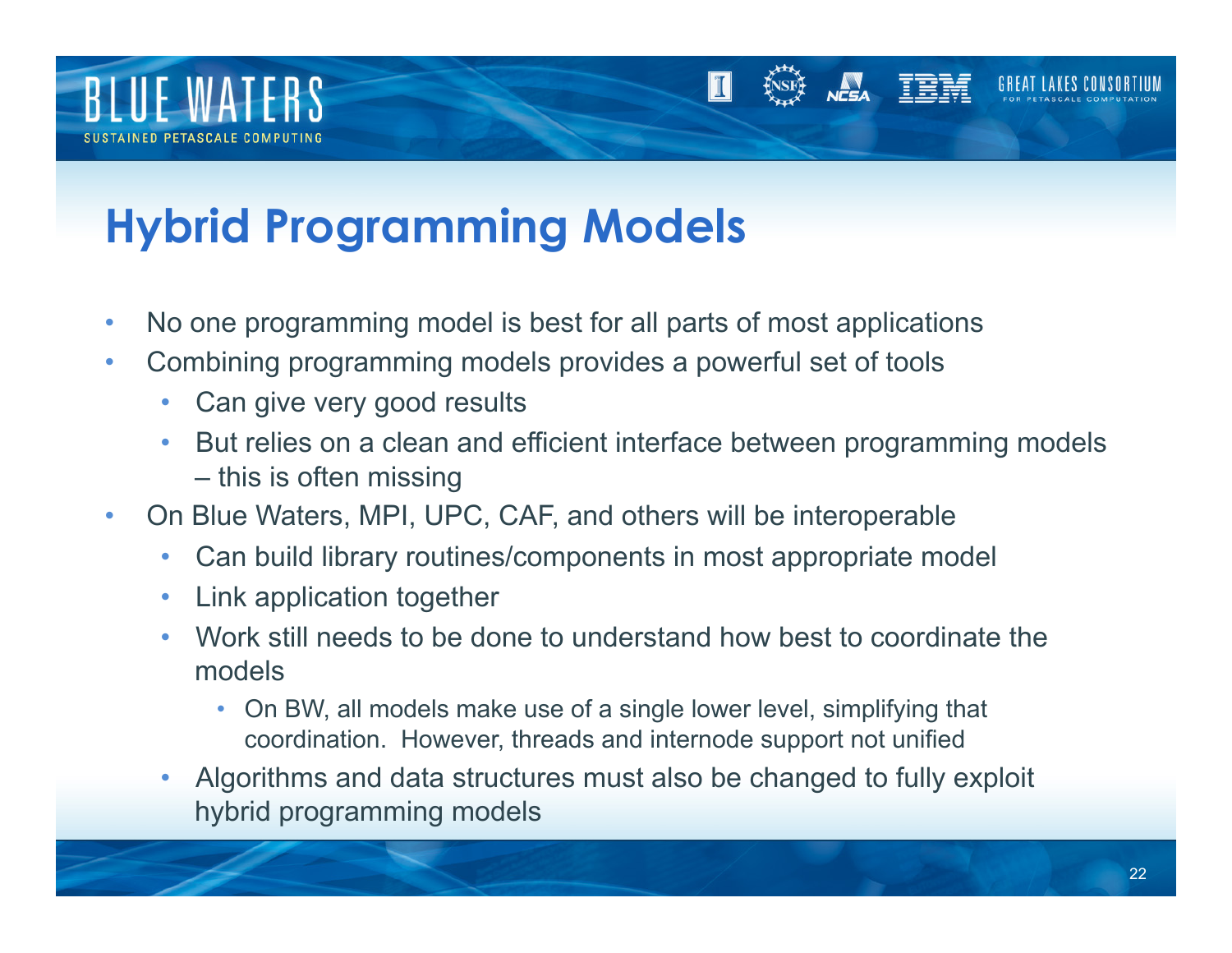

#### **Improving Achieved Node Performance**

- It remains the case that most compilers cannot compete with hand-tuned or autotuned code on simple code
	- Just look at dense matrix-matrix multiplication or matrix transpose
	- Try it yourself!
		- Matrix multiply on my laptop:
		- N=100 (in cache): 1818 MF (1.1ms)
		- N=1000 (not): 335 MF (6s)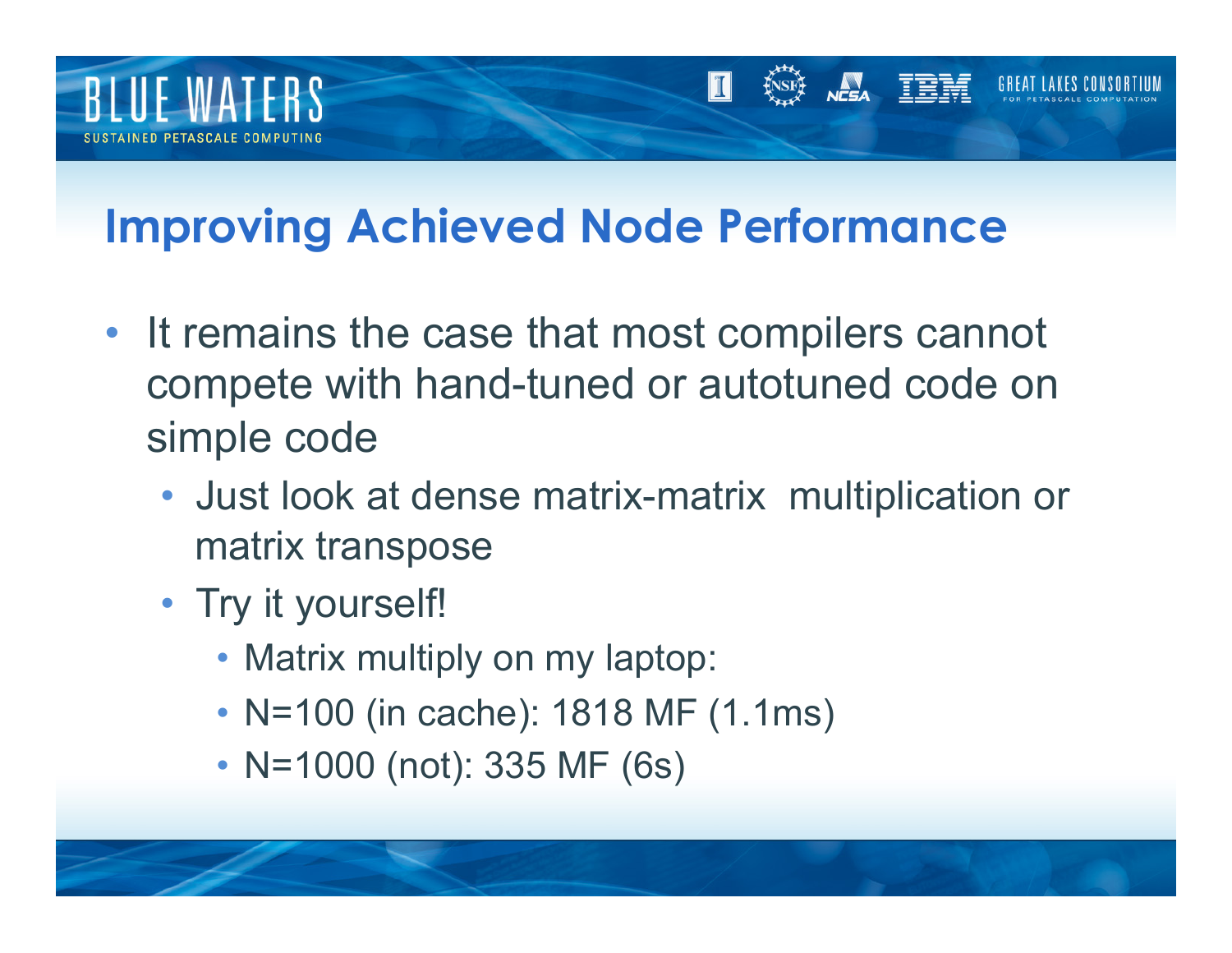

#### **How Do We Change This?**

- Test compiler against "equivalent" code (e.g., best hand-tuned or autotuned code that performs the same computation, under some interpretation or "same")
	- In a perfect world, the compiler would provide the same, excellent performance for all equivalent versions
- As part of the Blue Waters project, Padua, Garzaran, Maleki are developing a test suite that evaluates how the compiler does with such equivalent code
	- Working with vendors to improve the compiler
	- Identify necessary transformations
	- Identify opportunities for better interaction with the programmer to facilitate manual intervention.
	- Main focus has been on code generation for vector extensions
	- Result is a compiler whose realized performance is less sensitive to different expression of code and therefore closer to that of the best hand-tuned code.
	- Just by improving automatic vectorization, loop speedups of more than 5 have been observed on the Power 7.
- But this is a long-term project
	- What can we do in the meantime?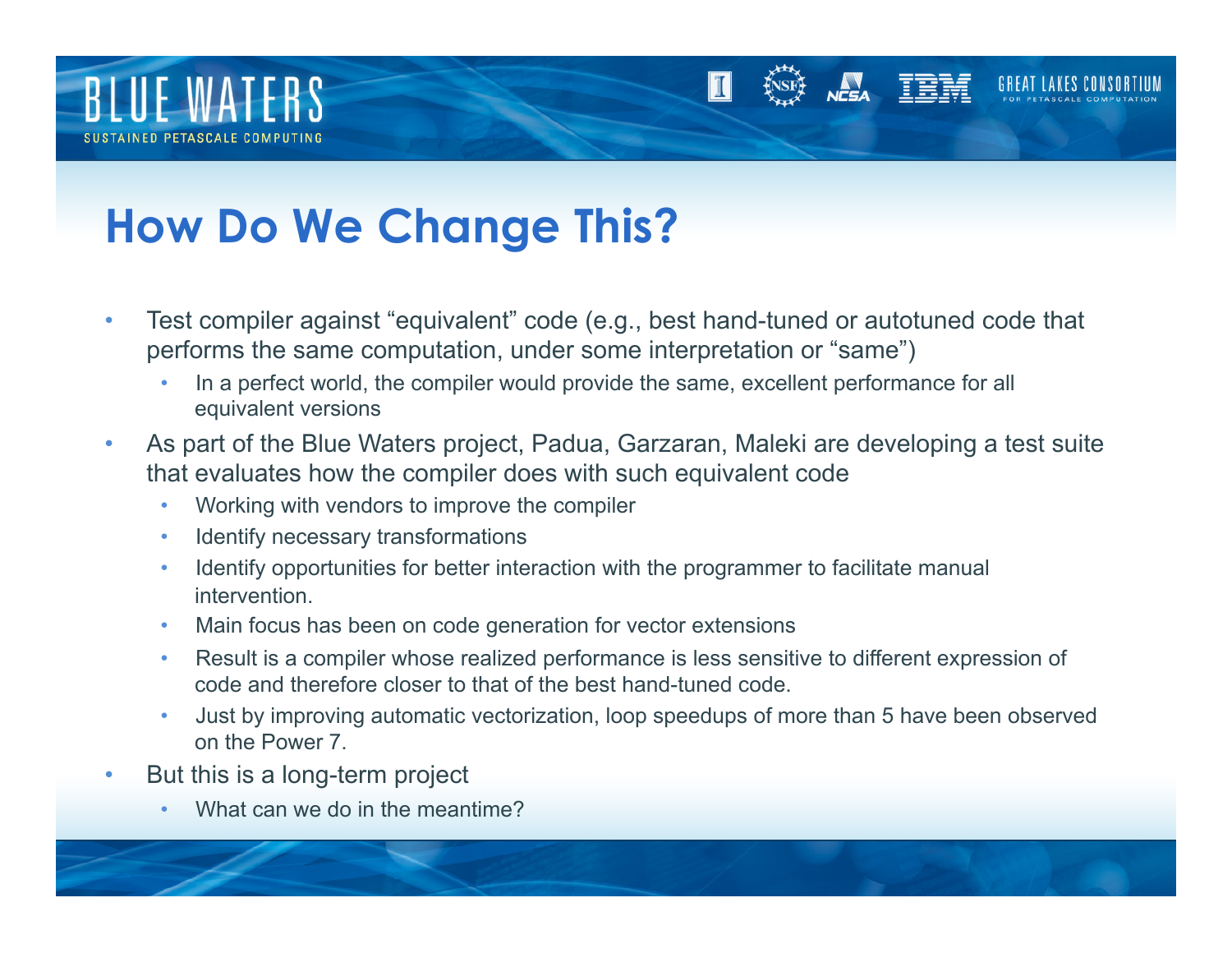

#### **Give "Better" Code to the Compiler**

- Augmenting current programming models and languages to exploit advanced techniques for performance optimization (i.e., *autotuning*)
- Not a new idea, and some tools already do this.
- But how can these approaches become part of the mainstream development?

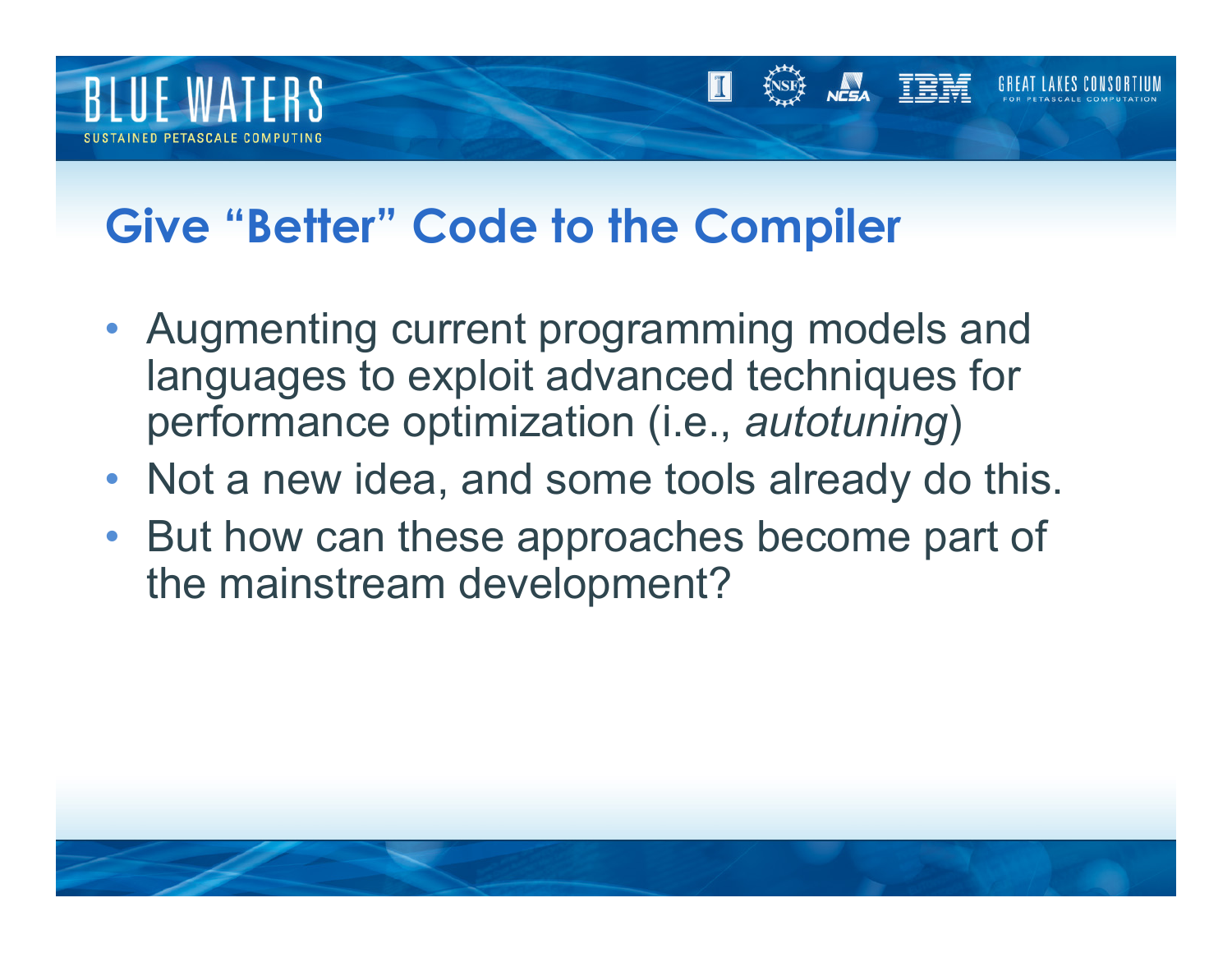

#### **How Can Autotuning Tools Fit Into Application Development?**

- In the short run, just need effective mechanisms to replace user code with tuned code
	- Manual extraction of code, specification of specific collections of code transformations
- But this produces at least two versions of the code (tuned (for a particular architecture and problem choice) and untuned). And there are other issues.
- What does an application want (what is the Dream)?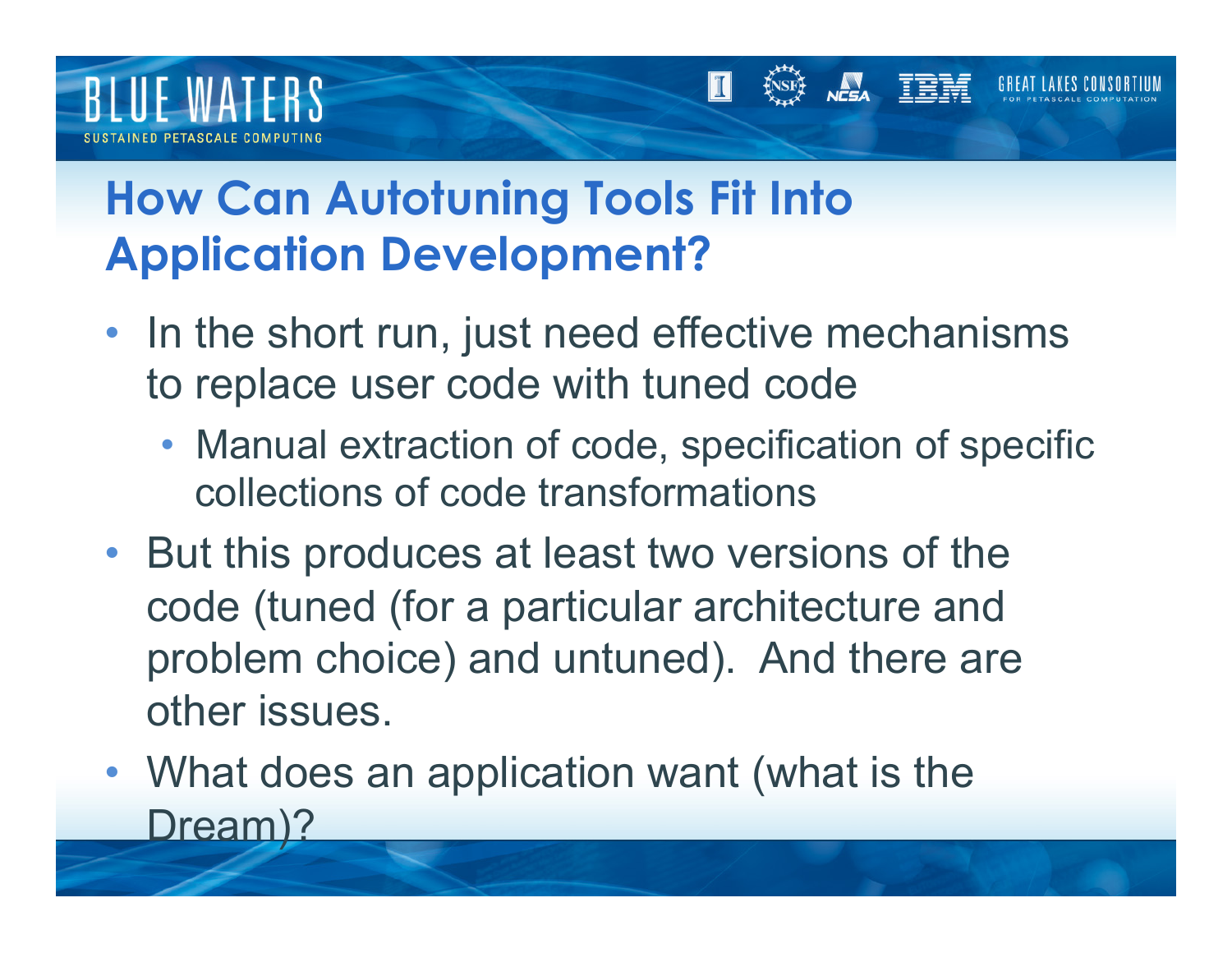

### **Application Needs Include**

- Code must be portable
- Code must be persistent
- Code must permit (and encourage) experimentation
- Code must be maintainable
- Code must be correct
- Code must be faster

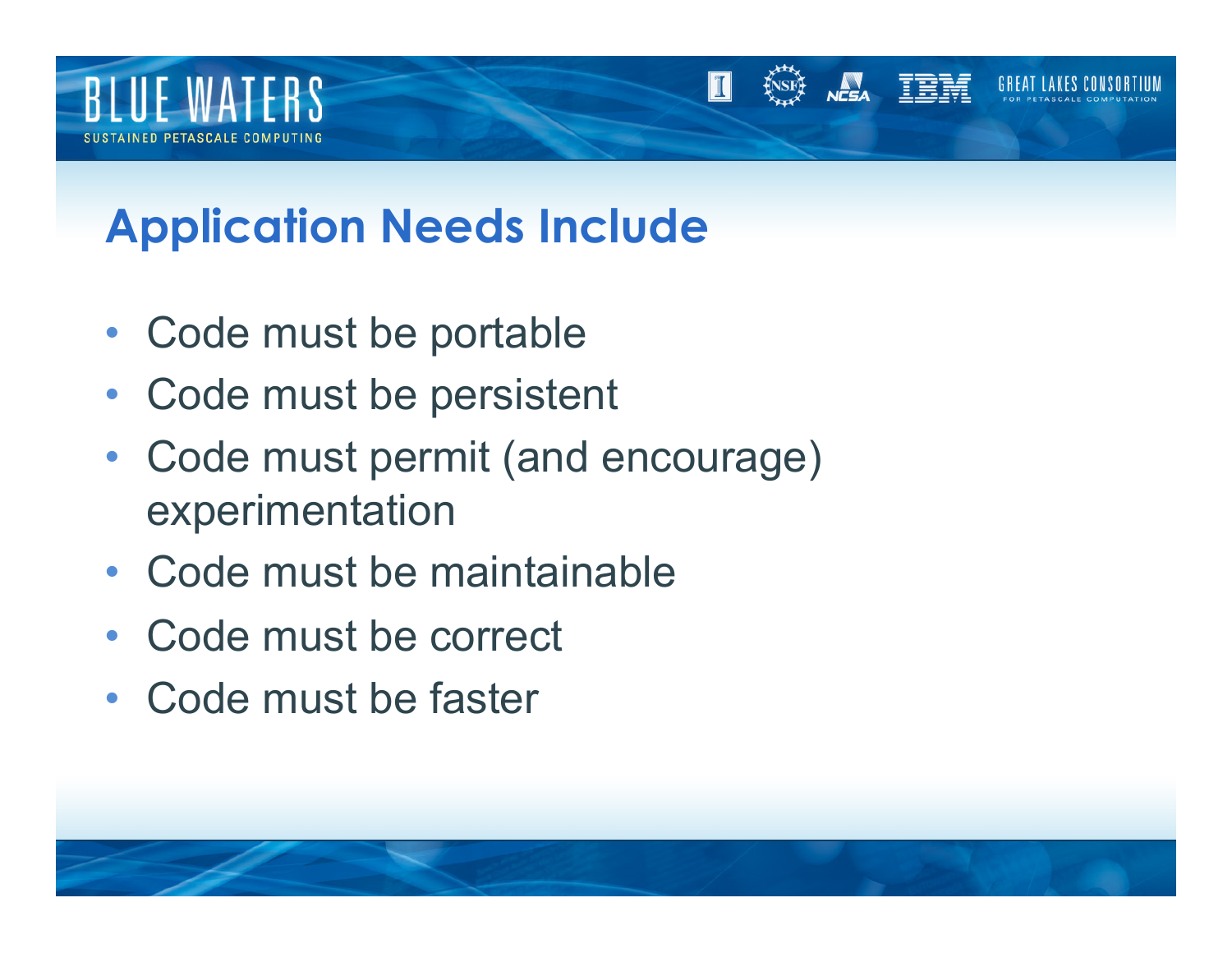

#### **Implications of These Requirements**

- Portable augment existing language. Either use pragmas/comments or extremely portable precompiler
	- Best if the tool that performs all of these steps looks like just like the compiler, for integration with build process
- Persistent
	- Keep original and transformed code around
- Maintainable
	- Let use work with original code *and* ensure changes automatically update tuned code
- Correct
	- Do whatever the app developer needs to believe that the tuned code is correct
		- In the end, this will require running some comparison tests
- Faster
	- Must be able to interchange tuning tools pick the best tool for *each* part of the code
	- No captive interfaces
	- Extensibility a clean way to add new tools, transformations, properties, …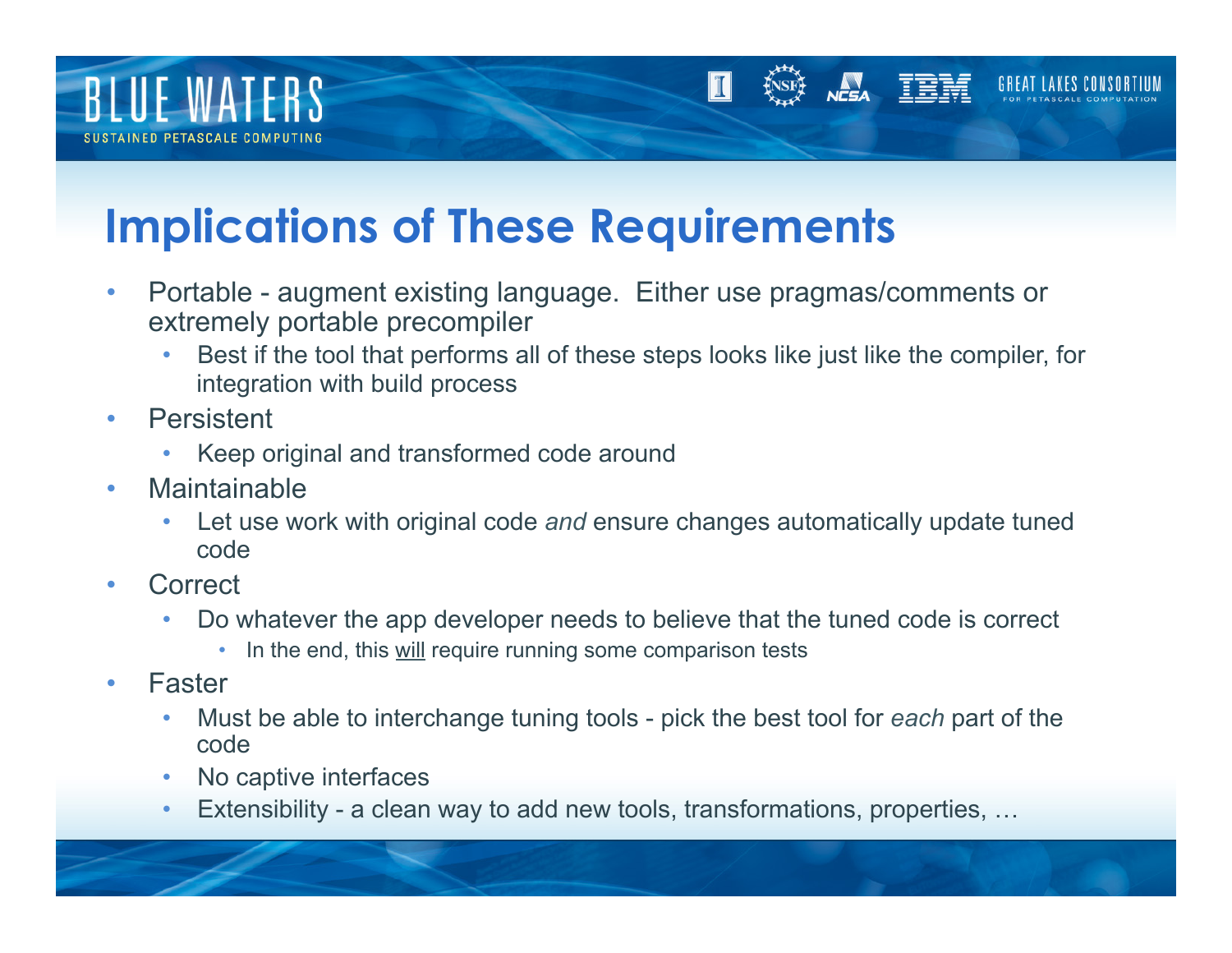

#### **Application-Relevant Abstractions**

- Language for interfacing with autotuning must convey concepts that are meaningful to the application programmer
- Wrong: unroll by 5
	- Though could be ok for performance expert, and some compilers already provide pragmas for specific transformations
- Right (maybe): Performance precious, typical loop count between 100 and 10000, even, not power of 2
- We need work at developing higher-level, performanceoriented languages or language extensions
- This work has been proposed in the recent DOE SciDAC call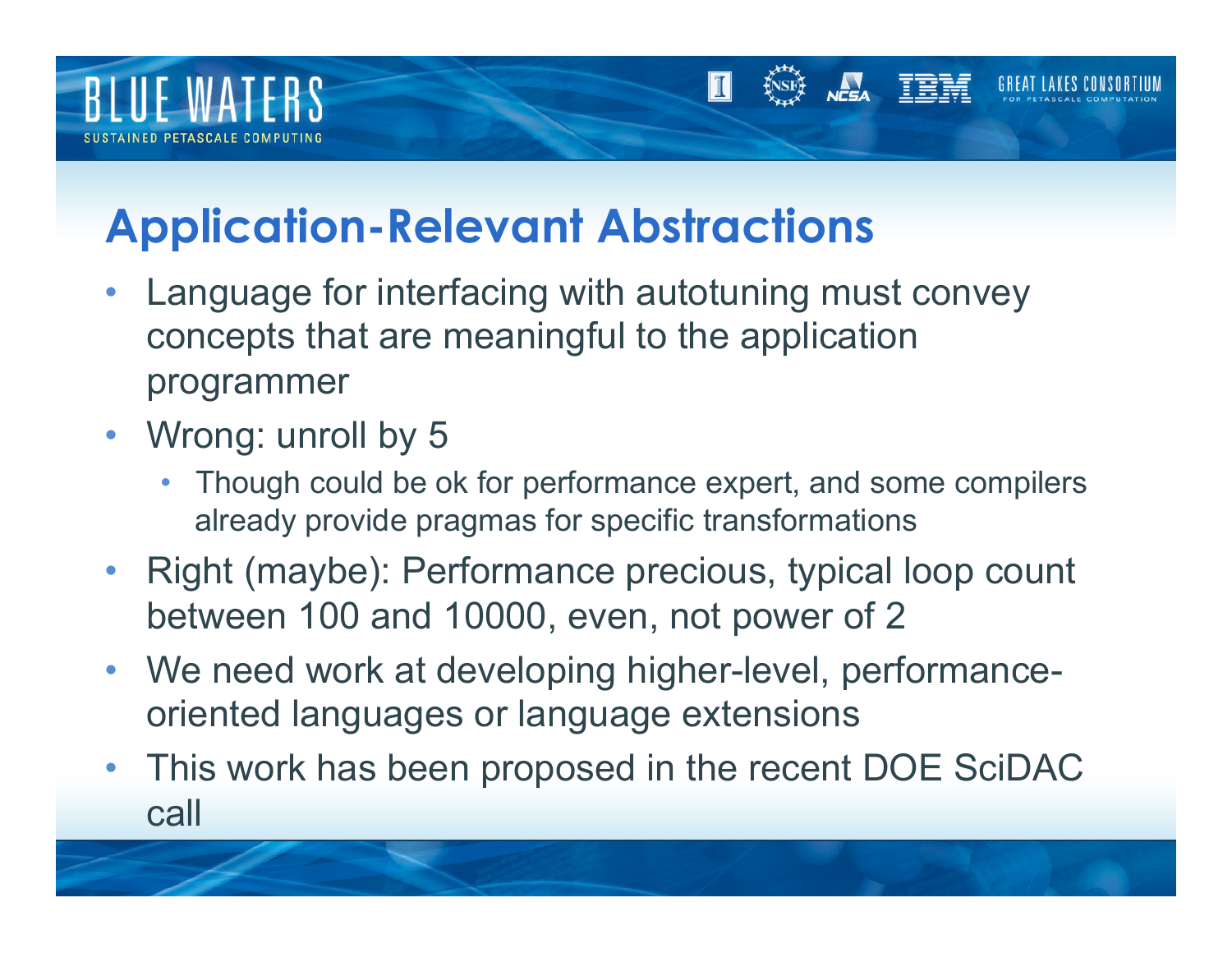

#### **What's Different at Petascale**

- Performance Focus
	- Only a little basically, the resource is expensive, so a premium placed on making good use of resource
	- Quite a bit node is more complex, has more features that must be exploited
- Scalability
	- Solutions that work at 100-1000 way often inefficient at 100,000-way
	- Some algorithms scale well
		- Explicit time marching in 3D
	- Some don't
		- Direct implicit methods
	- Some scale well for a while
		- FFTs (communication volume in Alltoall)
	- Load balance, latency are critical issues
- Fault Tolerance becoming important
	- Now: reduce time spent in checkpoints
	- Soon: Lightweight recovery from transient errors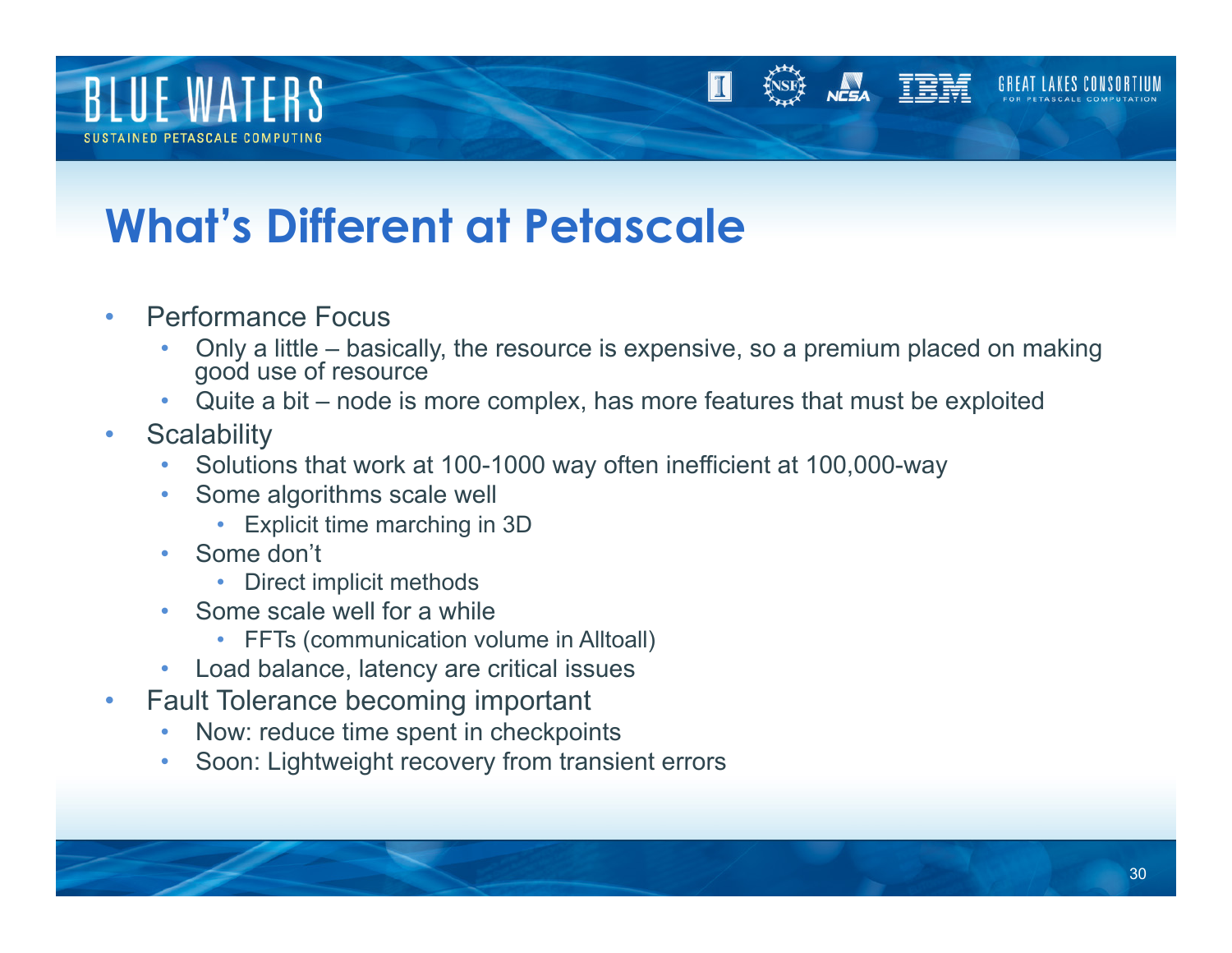

#### **Recommendations**

- Don't do it yourself
	- Use frameworks and libraries where possible
	- Exploit principles used in those libraries if you need to write your own
- Know your application
	- Have a (even very simple) model of application performance
- Upgrade existing programs
	- Much can be done by updating/replacing core parts of the application
	- But must be guided by performance understanding don't "upgrade" the wrong parts!
- Embrace multicore
	- "MPI everywhere" not a solution
- Start over (at least for parts)
	- Real Petascale may require new algorithms and even mathematical models